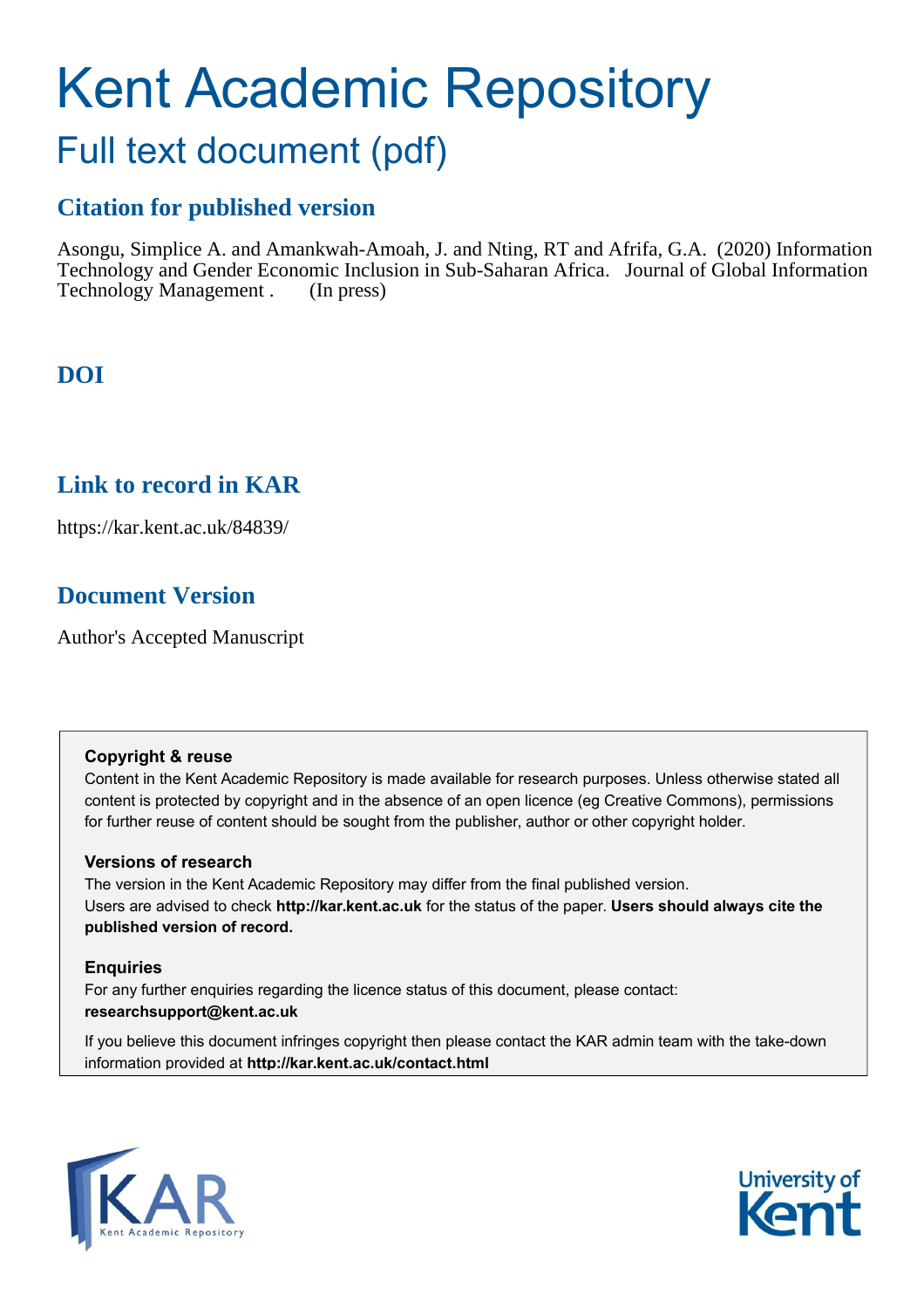#### **Information Technology and Gender Economic Inclusion in Sub-Saharan Africa**

**Simplice A. Asongu\*** Department of Economics, University of South Africa. P. O. Box 392, UNISA 0003, Pretoria South Africa. E-mails: [asongus@afridev.org](mailto:asongus@afridev.org) / [asongusimplice@yahoo.com](mailto:asongusimplice@yahoo.com)

> **Joseph Amankwah‐Amoah** Kent Business School, University of Kent, Chatham, Kent, ME4 4TE, UK. Email: [joeaamoah@gmail.com](mailto:joeaamoah@gmail.com)

#### **Rexon T. Nting**

The Business School, University of Wales, Trinity Saint David, Winchester House, 11 Cranmer Road, London, UK, SW9 6EJ. Emails: [rexon.nting@uwtsd.ac.uk](mailto:rexon.nting@uwtsd.ac.uk)

#### **Godfred Adjapong Afrifa**

Lecturer in Accounting, Kent Business School, University of Kent Canterbury, CT2 7PE Email: [G.A.Afrifa@kent.ac.uk](mailto:G.A.Tappenden@kent.ac.uk) Tel: +44 (0) 1227 824146

Asongu, S., Amankwah-Amoah, J., Nting, R., & Afrifa, G. (2020). Information Technology and Gender Economic Inclusion in Sub-Saharan Africa. **Journal of Global Information Technology Management** (in press).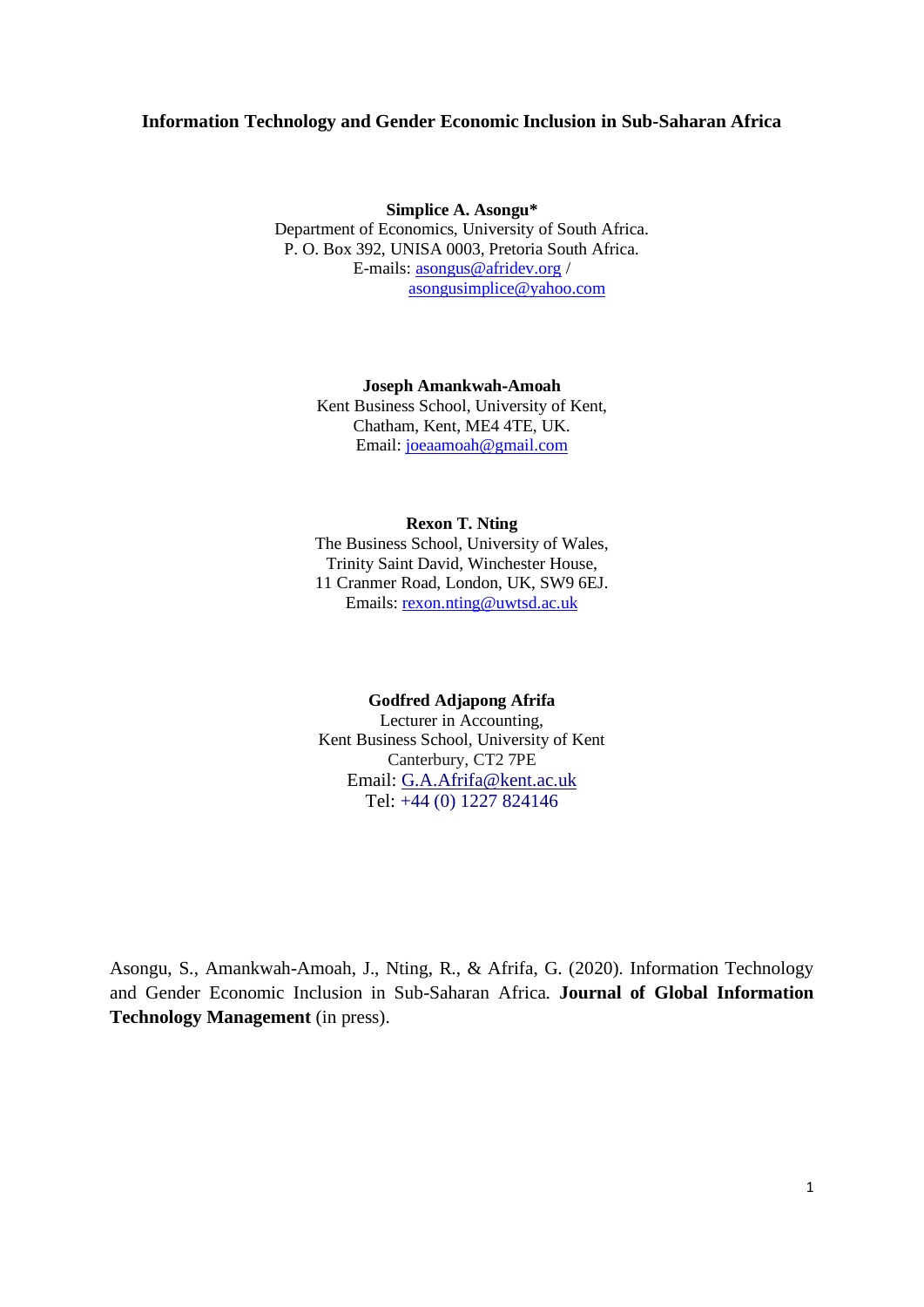#### **Abstract**

This study investigates how ICT affects gender economic inclusion via gender parity education channels. We examine the issue using data from 49 countries in sub-Saharan Africa for the period 2004-2018 divided into: (i) 42 countries for the period 2004-2014; and (ii) 49 countries for the period 2008-2018. Given the overwhelming evidence of negative net effects in the first sample, an extended analysis is used to establish thresholds of ICT penetration that nullify the established net negative effects. We found that in order to enhance female labor force participation, the following ICT thresholds are worthwhile for the secondary education channel: 165 mobile phone penetration per 100 people, 21.471 internet penetration per 100 people and 3.475 fixed broadband subscriptions per 100 people. For the same outcome of inducing a positive effect on female labor force participation, a 31.966 internet penetration per 100 people threshold, is required for the mechanism of tertiary school education. These computed thresholds have economic meaning and policy relevance because they are within the established ICT policy ranges. In the second sample, a mobile phone penetration threshold of 122.20 per 100 people is needed for the tertiary education channel to positively affect female labor force participation.

*Keywords*: Africa; ICT; Gender; Inclusive development *JEL Classification*: G20; I10; I32; O40; O55

#### **Acknowledgements**

The authors are indebted to the editors and reviewers for constructive comments.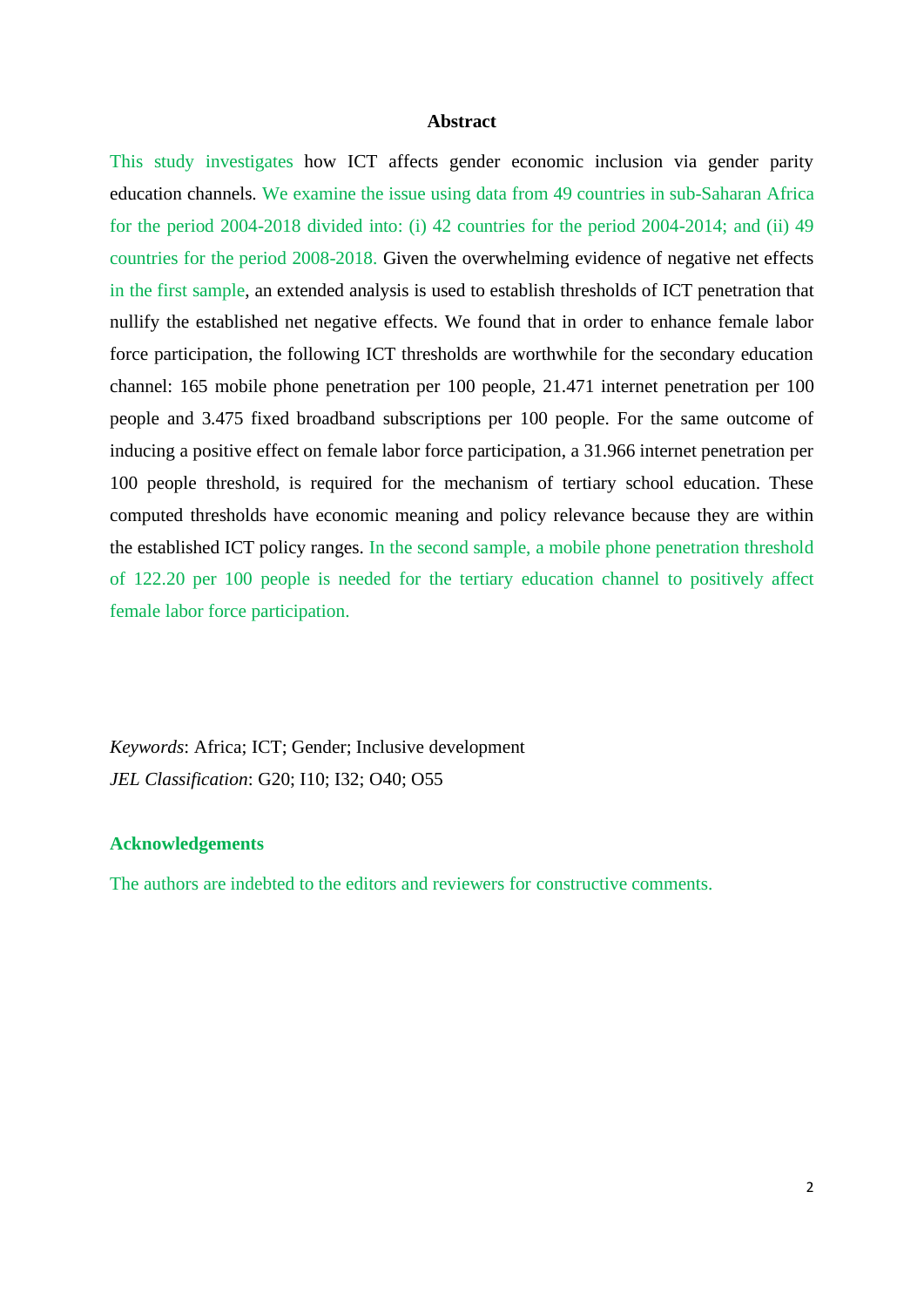#### **1. Introduction**

Although governments, non-governmental organizations (NGOs) and regulators across the globe generally now recognize that fostering gender equality is one of the most effective mechanisms for promoting economic development and poverty alleviation (United Nations, 2015, 2018; Whiting, 2019), yet the loss of human capital attributed to gender inequality in Africa is estimated at 2.5 trillion USD by a recent World Bank report (Nkurunziza, 2018; World Bank, 2018). According to the World Bank, in poor countries women are largely employed in the informal economic sector with self-employment as the most common work type especially within the agriculture area. The report recommends that programs and policies should be put in place in order to promote access of women to employment opportunities in the formal economic sector through, *inter alia*, the enhancement of financial services, education and access to basic infrastructure and other services<sup>1</sup> (Nkurunziza, 2018; World Bank, 2018). Whiting (2019) has documented seven outrageous and surprising statistics about gender-based inequality<sup>2</sup>.

Given the persuasive need to achieve the goals outlined in the Sustainable Development Goals (SDGs), information and communication technology (ICT) has emerged as an effective mechanism for achieving such objectives (World Bank, 2016; Sugiawan & Managi, 2019). Despite the pivotal role and effects of new technology adoption and scalingup (Amankwah-Amoah, 2019; Amankwah-Amoah & Hinson, 2019; You et al., 2019), there remains limited understanding on how best ICT can be harnessed to help deliver gender inclusion.

Against this background, this study seeks to fill the void in the current literature by assessing how ICT modulates the effect of education channels on gender inclusion in the formal economic sector of sub-Saharan Africa (SSA). Our study is further motivated by the importance of gender equality in achieving SDGs in the post-2015 development agenda, as well as the relevance of ICT in contemporary inclusive development outcomes. These

<sup>&</sup>lt;sup>1</sup> The terms "gender inclusion", "gender economic participation", "female labour force participation", "female employment", "female economic participation" and "gender economic inclusion" are used interchangeably throughout the study. Inclusive education", "gender parity education" and "gender inclusive education" are also used interchangeably throughout the study.

<sup>2</sup>The statistics are: (i) "*women are 47% more likely to suffer severe injuries in car crashes because safety features are designed for men*"; (ii) "*33,000 girls become child brides every day*"; (iii) "*women in rural parts of Africa spend 40 billion hours a year collecting water*"; (iv)"*it will take 108 years to close the gender gap"; (v) "only 6 countries give women equal legal work rights as men*"; (vi) "*22% of AI professionals are women - and it could be down to lack of confidence*" and (vii) "*for every female film character, there are 2.24 men*".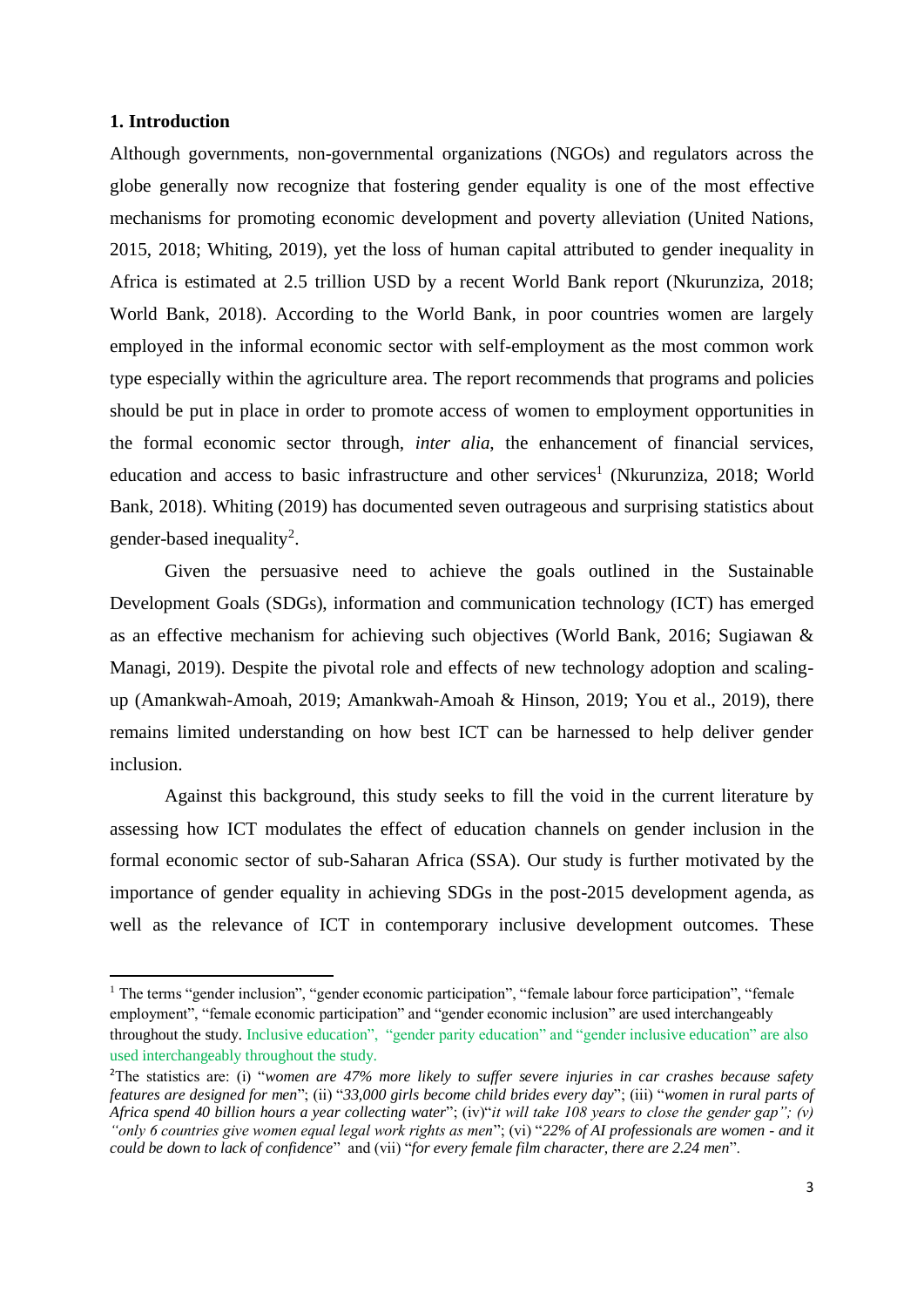motivational factors are expanded in the same chronology as they are highlighted. First, gender equality is fundamental in the achievement of SDGs not only because it advances women's rights but also because equal economic opportunities for girls and women have positive economic and human welfare ramifications (Robinson, 2015). Moreover, beyond being a human right, gender equality is paramount because no economy can sustainably develop (politically, economically and socially) when about half of its population is being marginalized and/or consigned to the peripheral economy. This concern is even more apparent in SSA because close to half of countries in the sub-region failed to attain the extreme poverty target of the Millennium Development Goals (MDGs) (Tchamyou, 2020a, 2020b; see also Durugbo & Amankwah-Amoah, 2019). The failure to attain this MDG target is partly traceable to inequality (i.e. gender exclusion) in the sub-region, because the response of extreme poverty to economic growth decreases with growing levels of inequality (Asongu & Kodila-Tedika, 2017; Asongu & le Roux, 2019)<sup>3</sup>. It should be recalled that the sub-region has been experiencing more than two decades of resurgence in economic growth (Tchamyou, 2019a, 2019b; Asongu & Odhiambo, 2019a). Moreover, Bicaba, Brixiova and Ncube (2017) have concluded that unless the concern of inequality is addressed, it is not likely for SSA to reduce extreme poverty to a threshold of below 3% by 2030. In contemporary development literature, a policy channel by which inequality can be reduced is ICT.

As clarified in the second sub-section of Section 2, this study contributes to the extant female economic participation literature by: (i) engaging mechanisms through which ICT influences gender inclusion and (ii) establishing actionable ICT policy thresholds that are relevant for the engaged mechanisms to promote gender economic inclusion (GEI). The rest of the study is structured as follows. Section 2 presents the theoretical underpinnings motivating the nexuses between ICT, education and inclusive development within the framework of gender formal economic participation. The data and methodology are discussed in section 3 while section 4 presents and discusses the empirical results. Section 5 concludes with implications and future research directions.

#### **2. Theoretical and empirical literature**

#### **2.1 Theoretical highlights**

<sup>&</sup>lt;sup>3</sup> Accordingly, apart from inequality, a multitude of factors can elucidate the low economic participation and inequality in the distribution of the fruits of economic prosperity. In line with Fosu (2013), some of the conditions for the unfavorable economic performance of African countries are: "administered redistribution", "state breakdown", "state controls", and "suboptimal inter temporal resource allocation".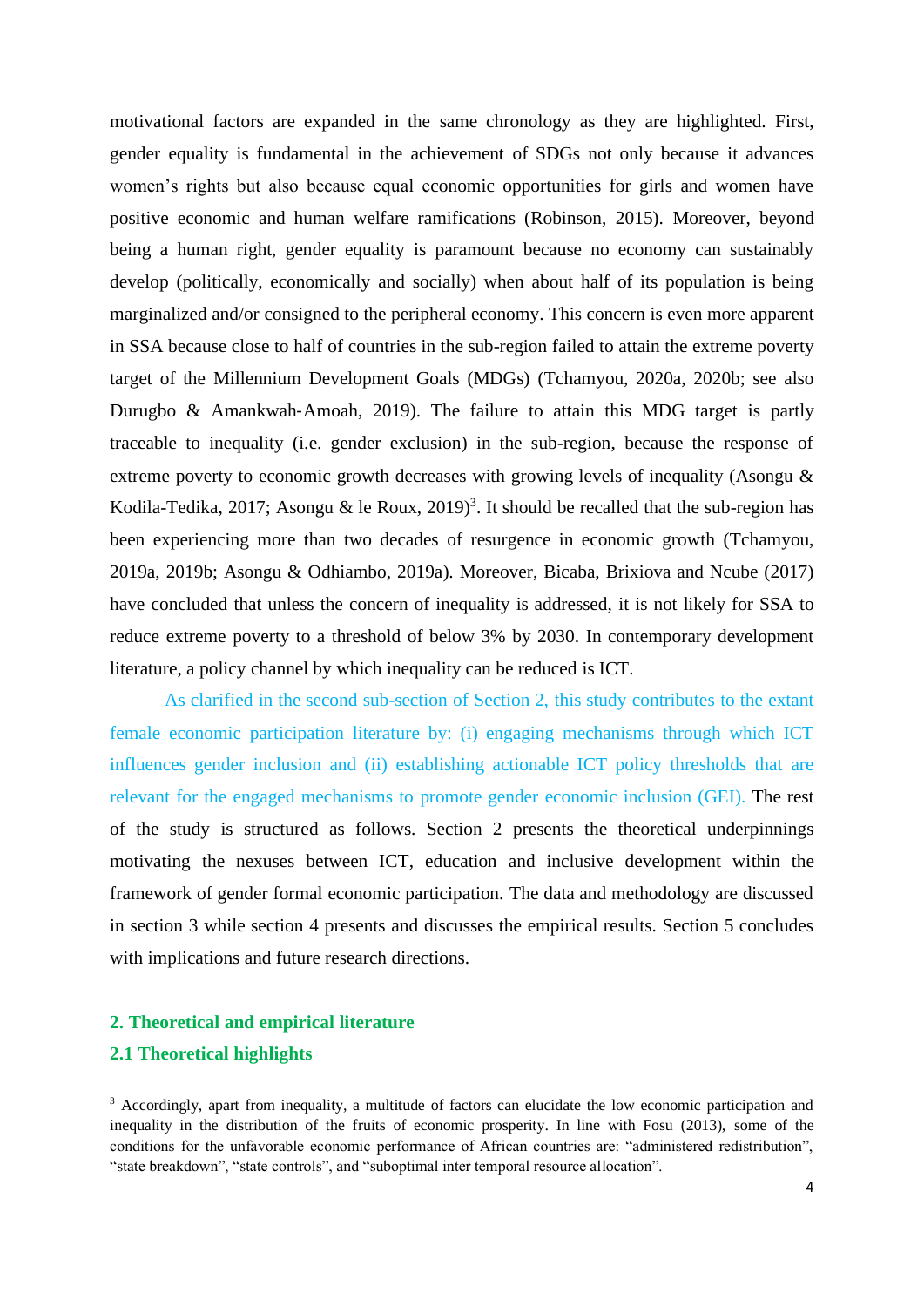This section discusses the theoretical underpinnings of the nexuses being assessed. The theoretical underpinnings consolidating the relationship between information technology, education and gender inclusion in the formal economic sector is in line with theoretical foundations of knowledge creation and knowledge diffusion for socio-economic development (Kwan & Chiu, 2015; Warren, Jaafar & Sulaiman, 2016; Barnett, Park & Chung, 2016; Lee & Joshi, 2016; Krishnan, Ahmed & AlSudiary; 2016; Billon, Lera-Lopez & Marco, 2017; Khan & Dongping, 2017; Kang & Kaplan, 2019; Lashitew, van Tulder & Liasse, 2019). It is worth noting that both ICT and education are vital for the creation and diffusion of knowledge which is indispensable for contemporary economic and human developments. According to the associated studies in this theoretical strand, neoclassical models support the view that ICT is particularly crucial for social, economic and political progress in countries at initial stages of industrialization (Abramowitz, 1986; Amankwah-Amoah, 2019; Bernard & Jones, 1996; Asongu, Nwachukwu & Aziz*,* 2018). Recent inclusive human development literature which has built on these theoretical insights to establish the importance of ICT in inclusive socioeconomic outcomes and human wellbeing include Muthinja and Chipeta (2018); Bongomin *et al*. (2018); Uduji and Okolo-Obasi (2018a, 2018b) and Asongu, le Roux, Nwachukwu and Pyke (2019). By facilitating inclusive development via ICT adoption, countries are more likely to foster gender empowerment, bridge the development gap between rural and urban areas that often disproportionately affect women advancement (Asongu & le Roux, 2017) as well as provide opportunities for aspiring entrepreneurs in developing economies (Amankwah-Amoah, 2015, 2016a). Indeed, ICT adoption in tandem with data analytics has potential to lead to improved firm and government decisions (Amankwah-Amoah, 2019; Sheng et al., 2018, 2019).

 Both the theoretical and empirical literature are consistent with the perspective that ICT provides opportunities of inclusive development by, *inter alia*: (i) Creating avenues that reduce the need for physical movement of people because they are endowed with avenues of engaging formal economic activities from a distance (Ureta, 2008; Shaikh & Karjaluoto, 2015; Efobi, Tanankem & Asongu, 2018). (ii) Information technology avails modern communication tools with the advantage of having relevant and timely information (that is crucial for the implementation of projects at various stages) fundamentally because users are provided with access to affordable developmental inputs and networks that expand their frontiers of possibility (Smith*,* Spence & Rashid, 2011). (iii) According to Asongu (2015), the inclusive opportunities from ICT are more apparent among poor factions of the population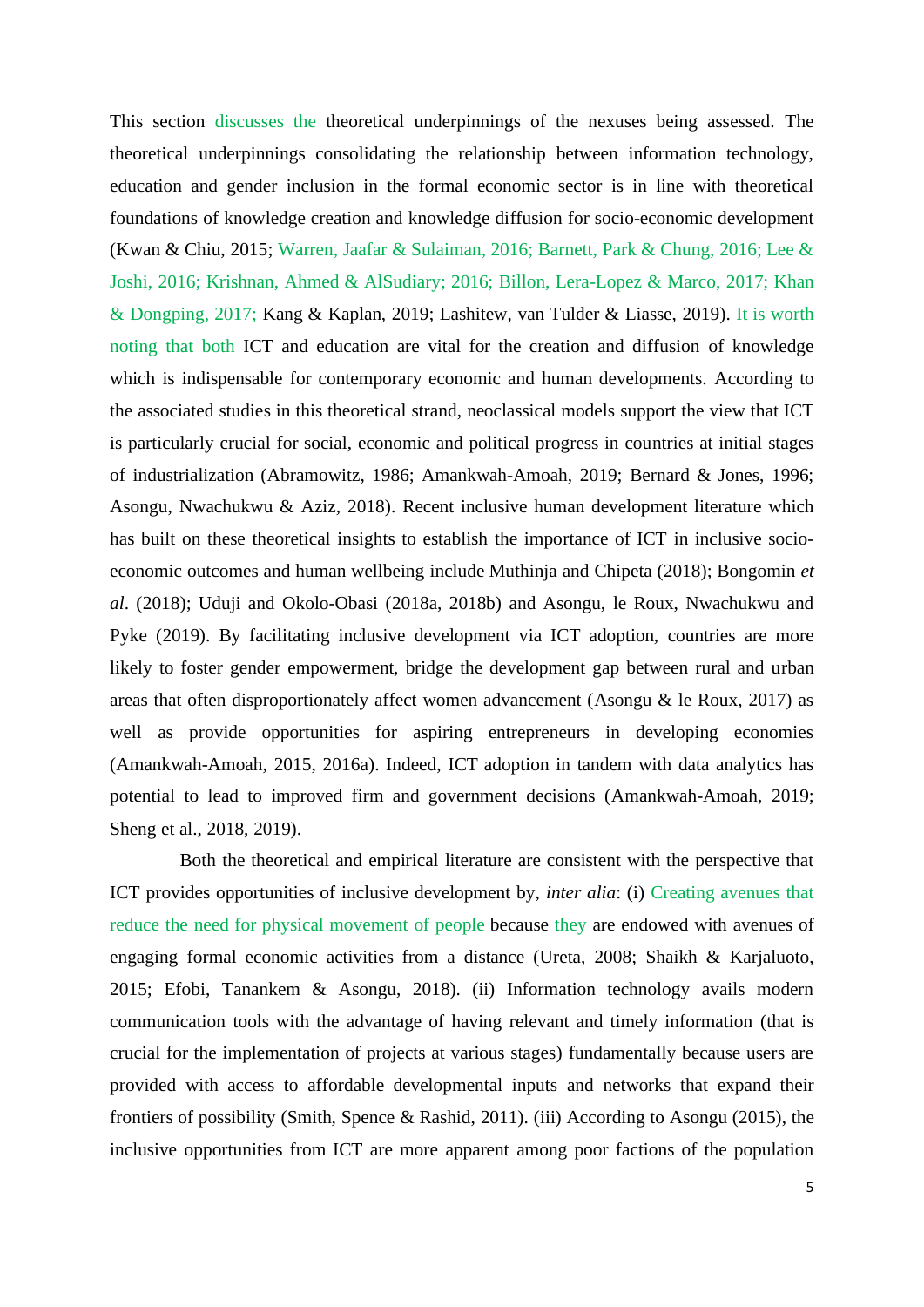compared to their wealthier counterparts. These poorer factions include women who are largely consigned to informal economic activities.

#### **2.2 Positioning of the paper within the context of extant literature**

This study extends Efobi *et al*.'s (2018) work on how ICT enhances female economic participation in SSA from two main perspectives, notably, by: (i) engaging channels via which ICT affects gender inclusion and (ii) providing actionable ICT policy thresholds that are conducive for the engaged channels to enhance GEI.

These critical elements are expanded in the following ways. First, the education channel is considered in the light of observation by Asongu and Nwachukwu (2018) that education interacts with information technology to improve inclusive human development. This research departs from Asongu and Nwachukwu (2018) in that: (i) it focuses on ICT thresholds instead of education thresholds; (ii) uses gender inclusion as an outcome variable instead of the inequality-adjusted human development index; (iii) it employs the generalized method of moments (GMM) as opposed to fixed effects regressions; (iv) it involves all three levels of inclusive education (i.e. primary, secondary and tertiary) instead of focusing exclusively on non-inclusive primary education and (v) it does not articulate comparative emphasize because of specificities in the adopted estimation technique<sup>4</sup>. Beyond the above clarification, it is reasonable to adopt "gender parity education" as a channel by which ICT affects gender inclusion because contemporary educational facilities are tailored to use ICT as an instrument of education.

Second, contrary to Efobi et al. (2018) who have simply provided the signs and magnitudes of the effects of ICT on female economic participation, this research provides actionable policy thresholds that can be used by policy makers to induce positive targets on gender inclusion by means of the gender parity education mechanisms. In essence, this research argues that simply providing linkages between ICT and macroeconomic variables is not enough: studies should go a step further by articulating specific thresholds of policy instruments (i.e. ICT policy thresholds) that are relevant for policy channels (e.g. the education mechanisms) to affect macroeconomic outcomes (e.g. GEI) in the specific

<sup>4</sup> Accordingly, a condition for the employment of GMM is that N>T (i.e. number of agents or countries > number of periods in each agent or country). Hence, by decomposing the sample into sub-samples of fundamental comparative characteristics (e.g. income level, legal origins, *inter alia*), N is reduced to decrease the feasibility of the GMM technique.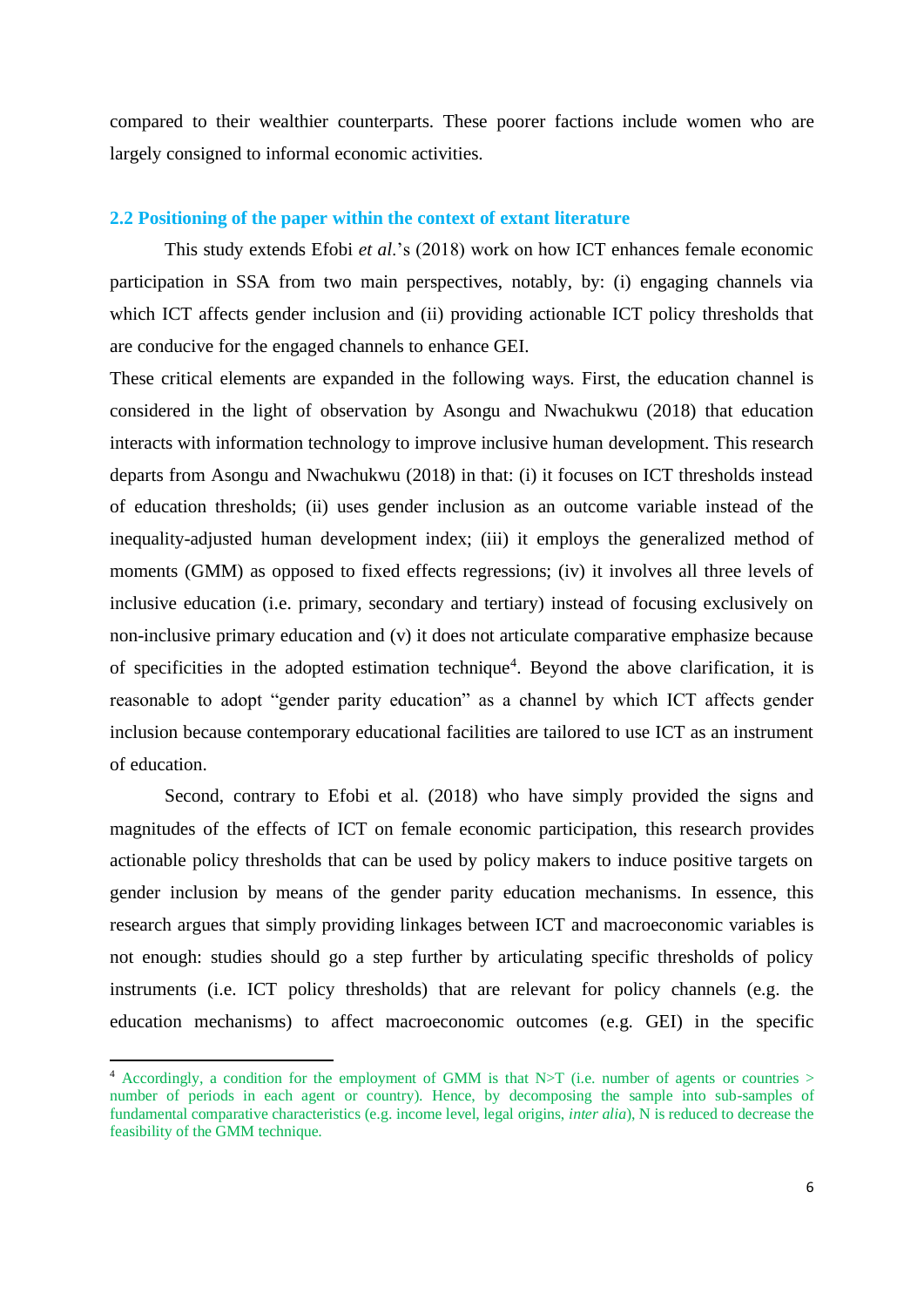direction. Hence, the research question that this study aims to answer is the following: how does ICT affect GEI through gender parity education channels? We also contribute to research on sustainable development (Fujii & Managi, 2019; Sugiawan & Managi, 2019) and GEI (see Swamy, 2014) by offering deep analysis of how ICT affects GEI through gender parity education channels.

#### **2.3 Schematic model and hypotheses**

In the light of the motivation covered in the introduction, notably, on the need to assess ICT thresholds that affect the nexus between inclusive education and inclusive economic participation, Figure 1 below illustrates the theoretical framework and testable hypotheses.

*Hypothesis* 1 (H1): there is a relationship between inclusive education and inclusive economic participation.

*Hypothesis* 2 (H2): ICT modulates the relationship between inclusive education and inclusive economic participation.

The analytical framework is based on interactive regressions and ICT thresholds are established from the interactive regressions to articulate minimum levels of ICT penetration that are required for inclusive education to favorably affect inclusive economic participation.





**3. Data and methodology**

#### **3.1 Data**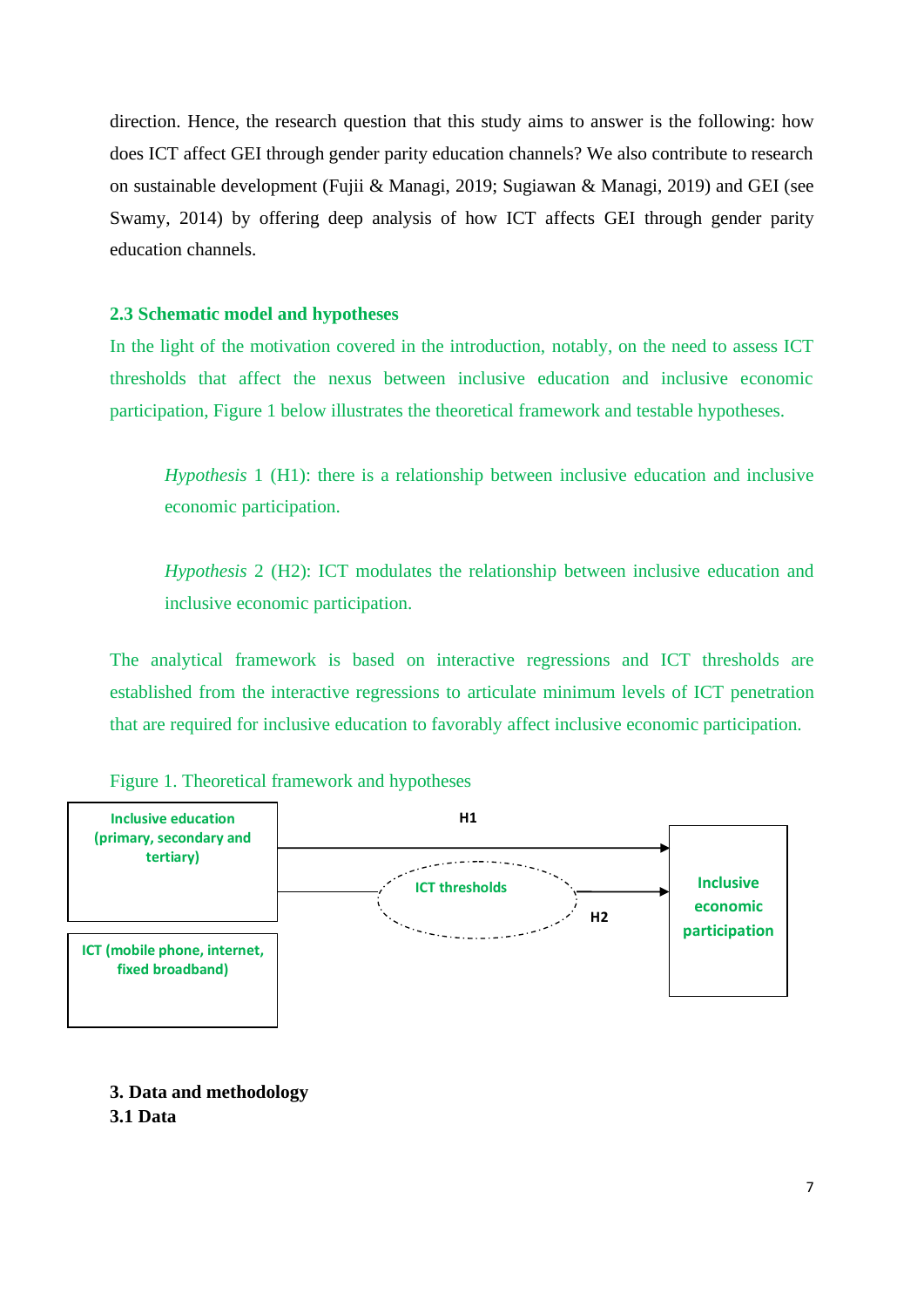The focus of this study is on 42 countries in Sub-Saharan Africa with annual data for the period 2004-2014<sup>5</sup>. The adopted sample of countries and periodicity of investigation are constrained by issues of data availability at the time of the study. The data are sourced from three principal sources, namely: (i) a gender economic participation indicator from the International Labor Organization (i.e. female labor force participation). (ii) The gender parity education and ICT variables are obtained from World Development Indicators of the World Bank (i.e. mobile phone penetration, internet penetration, fixed broadband subscriptions, "primary and secondary school enrolment", secondary school enrolment and tertiary school enrolment). A control variable is also obtained from this source (i.e. remittances). (iii) Another control variable (i.e. political stability) comes from World Governance Indicators of the World Bank.

The adopted variables are in accordance with contemporary African knowledge economy, education, information technology and inclusive development literature, notably: the gender inclusion and ICT variables are consistent with Efobi *et al*. (2018) and Asongu and Odhiambo (2018) while education variables are in line with Tchamyou (2017) and Tchamyou (2020a). The choice of the gender inclusive education indicators is also motivated by the availability of gender inclusive education variables at the time of the study.

As for the control variables, they have also been adopted in recent scholarly literature on inclusive development, notably: Meniago and Asongu (2018) and Tchamyou, Erreygers and Cassimon (2019a). As highlighted above, these variables in the conditioning information set are political stability and remittances. The expected signs are discussed in the following passages.

 First, political stability is expected to provide an enabling atmosphere for investment and economic growth that are necessary for employment opportunities, which have positive externalities on gender participation in the formal economic sector. Furthermore, in the absence of political strife, there are more avenues for social mobility and employment. Hence, in the empirical analysis, political stability should have a positive impact on gender inclusion. In other words, political stability should reduce female unemployment and increase female employment and female labor force participation. Second, Meniago and Asongu (2018) and

<sup>5</sup>The 42 countries include: "Angola, Benin, Botswana, Burundi, Cabo Verde, Cameroon, Central African Republic, Chad, Comoros, Congo Democratic Republic, Congo Republic, Côte d'Ivoire, Djibouti, Ethiopia, Gabon, Gambia, Ghana, Guinea, Guinea-Bissau, Kenya, Lesotho, Liberia, Madagascar, Malawi, Mali, Mauritius, Mozambique, Namibia, Niger, Nigeria, Rwanda, Sao Tome & Principe, Senegal, Seychelles, Sierra Leone, South Africa, Sudan, Swaziland, Tanzania, Togo, Uganda and Zambia".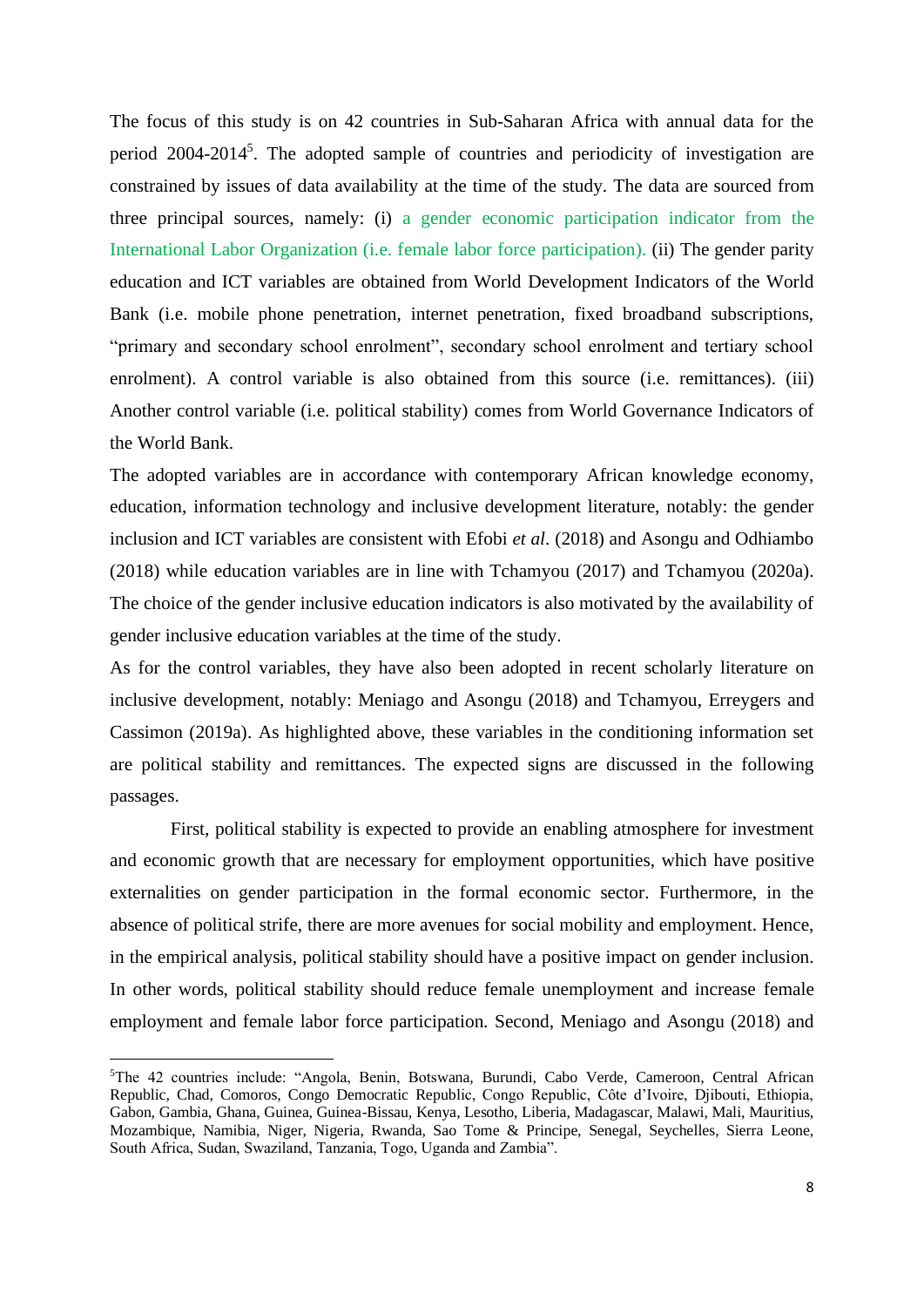Tchamyou *et al*. (2019a) have established that remittances promote inequality in Africa because most of those migrating abroad are from wealthier segments of African society who can afford the expensive visa proceeding fees, administrative expenses and cost of living abroad. Consequently, when funds are remitted from abroad to African countries, these funds ultimately widen the income gap between the rich and the poor because such funds end-up in richer households. The arguments on income inequality can be extended to gender inequality as posited and empirical verified by Asongu and Odhiambo (2018).

It is also worthwhile to articulate that the limitation of variables in the conditioning information set to two is to avoid concerns about instrument proliferation, which can bias estimated coefficients. When there are many variables in the conditioning information set, such concerns of instrument proliferation could arise even when the instruments are collapsed in the estimation process. The use of limited variables in the conditioning information set is not uncommon in the empirical literature based on the GMM. Accordingly, there are studies that have employed no control variables (Osabuohien & Efobi, 2013; Asongu & Nwachukwu, 2017) as well as studies that have used two control variables (Bruno, De Bonis & Silvestrini, 2012) as apparent in this research. The definitions and sources of variables are provided in Appendix 1, whereas the summary statistics is disclosed in Appendix 2. Appendix 3 provides the correlation matrix.

#### **3.2 Methodology**

#### *3.2.1 GMM Specification*

The adoption of the GMM as empirical strategy is fundamentally motivated by a recent strand of empirical literature on the advantages of and conditions for employing the attendant estimation approach, notably: Asongu and Nwachukwu (2016a); Tchamyou (2020a, 2019b); Asongu and Odhiambo (2019b) and Tchamyou et al. (2019a). Drawing on the underlying literature, there are four principal motivations underpinning the adoption of the empirical approach. (i) A primal condition requires that the number of agents or countries should be higher than the corresponding number of periods in each agent or country. From the data structure, it is apparent that the N>T condition is fulfilled in the light of the fact that the number of cross sections is 42 while the periods within each country or cross section is 11 (i.e. 2004 to 2014). Second, the adopted gender inclusion indicator exhibits persistence because the correlation between its level and first lag values is higher than 0.800 which has been documented to be the rule of thumb for establishing that a variable is persistent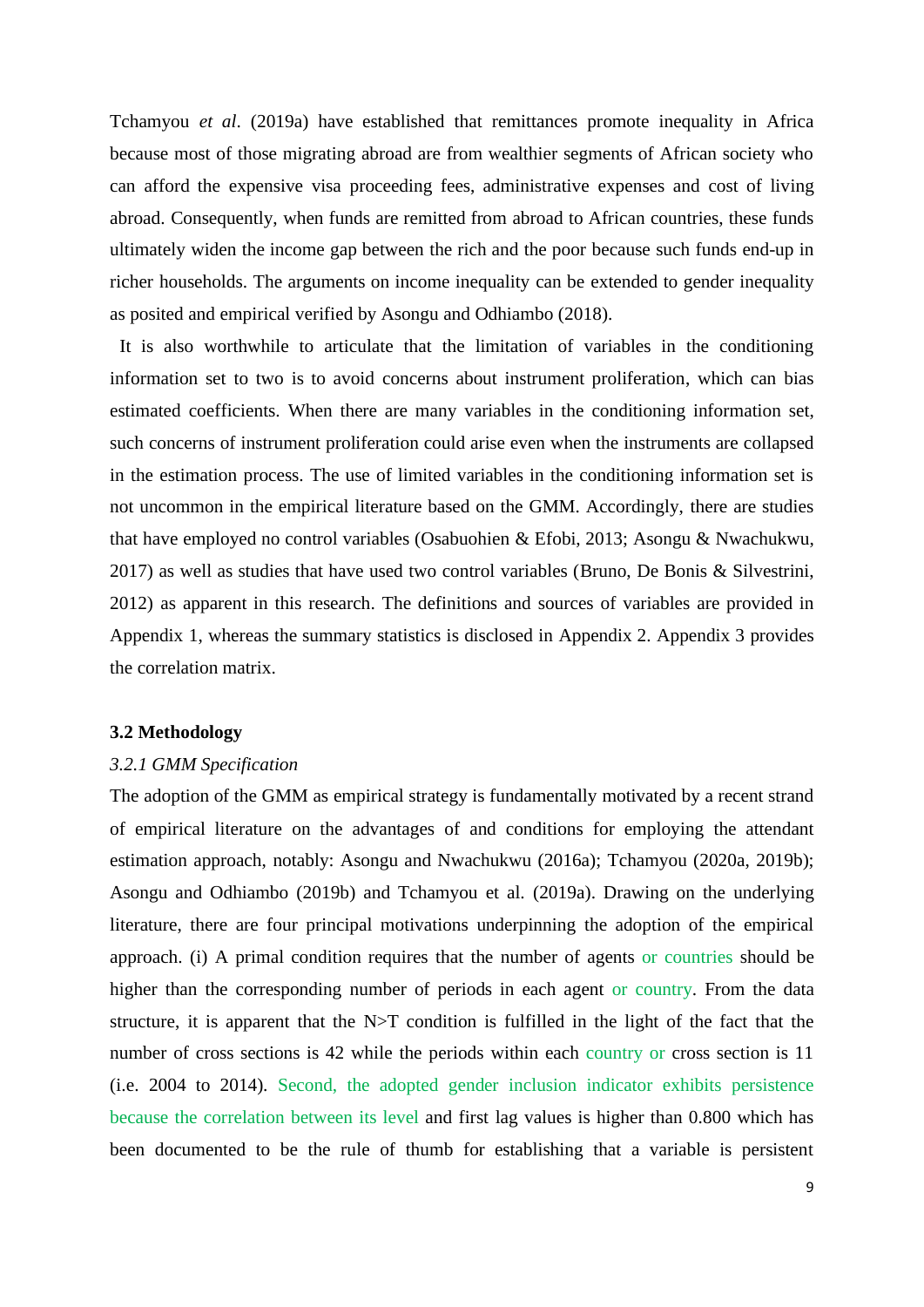(Tchamyou, 2019b). An exploratory analysis to assess this evidence of persistence reveals that the corresponding correlation is 0.999. Third, in the light of the panel data structure of this study, the estimation approach is tailored to account for cross-country variations in the dataset. Fourth, the research accounts for the concern of endogeneity from two major perspectives, notably, by: (i) controlling for reverse causality through a process of instrumentation and (ii) taking on board time invariant variables in order to control for the unobserved heterogeneity. It is important to note that there are four main causes of endogeneity: variable omission bias, data collection errors, reverse causality and failure to account for the unobserved heterogeneity.

 In this research, the adopted GMM strategy is the extension by Roodman (2009a, 2009b) of Arellano and Bover (1995) which has been established to limit the proliferation of instruments, control for endogeneity and account for cross sectional dependence (Asongu & Nwachukwu, 2016b; Boateng *et al*., 2018; Tchamyou, Asongu & Odhiambo, 2019b).

The following equations in level (1) and first difference (2) summarize the standard *system* GMM estimation procedure.

$$
FE_{i,t} = \sigma_0 + \sigma_1 FE_{i,t-\tau} + \sigma_2 T_{i,t} + \sigma_3 E_{i,t} + \sigma_4 TE_{i,t} + \sum_{h=1}^2 \delta_j W_{h,i,t-\tau} + \eta_i + \xi_t + \varepsilon_{i,t}
$$
(1)  
\n
$$
FE_{i,t} - FE_{i,t-\tau} = \sigma_1 (FE_{i,t-\tau} - FE_{i,t-2\tau}) + \sigma_2 (T_{i,t} - T_{i,t-\tau}) + \sigma_3 (E_{i,t} - E_{i,t-\tau}) + \sigma_4 (TE_{i,t} - TE_{i,t-\tau})
$$
  
\n
$$
+ \sum_{h=1}^2 \delta_j (W_{h,i,t-\tau} - W_{h,i,t-2\tau}) + (\xi_t - \xi_{t-\tau}) + (\varepsilon_{i,t} - \varepsilon_{i,t-\tau})
$$
(2)

where,  $FE_{i,t}$  is the female economic participation indicator (i.e. female labor force participation) of country *i* in period *t*,  $\sigma_0$  is a constant, *T* entails ICT (mobile phone penetration, internet penetration and broadband subscriptions ), *E* denotes education ("primary and secondary school enrolment", secondary school enrolment and tertiary school enrolment), TE denotes interactions between ICT and education indicators ("mobile phone penetration"  $\times$  "primary and secondary school enrolment"; "mobile phone penetration"  $\times$ "secondary school enrolment"; "mobile phone penetration"× "tertiary school enrolment"; "internet penetration"  $\times$  "primary and secondary school enrolment"; "internet penetration"  $\times$ "secondary school enrolment"; "internet penetration"× "tertiary school enrolment"; "fixed broadband subscriptions"  $\times$  "primary and secondary school enrolment"; "fixed broadband subscriptions" × "secondary school enrolment" and "fixed broadband subscriptions"× "tertiary school enrolment"), *W* is the vector of control variables (political stability and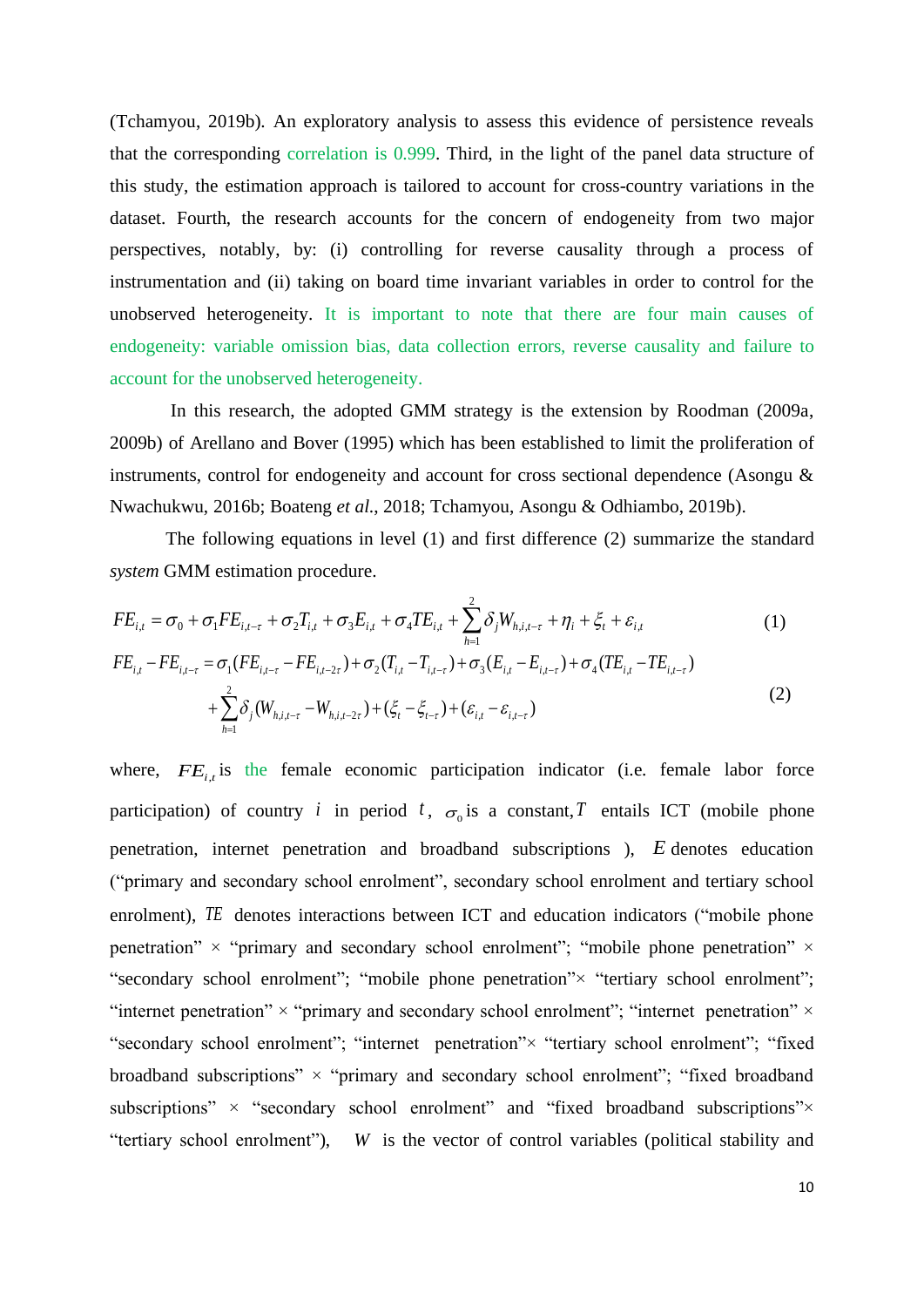remittances),  $\tau$  represents the lagged coefficient which is one within the framework of this study because a year lag is enough to capture past information,  $\xi$  is the time-specific constant,  $\eta_i$  is the country-specific effect and  $\varepsilon_{i,t}$  the error term.

#### *3.2.2 Identification and exclusion restrictions*

The identification and exclusion restrictions properties in the study are consistent with contemporary literature which has employed the adopted GMM empirical approach (e.g. Asongu & Nwachukwu, 2016c; Tchamyou & Asongu, 2017; Boateng *et al*., 2018; Tchamyou et al., 2019b). The identification process is tailored such that "years" are acknowledged as strictly exogenous indicators whereas the ICT, education and elements of the conditioning information set, are defined as "endogenous explaining" or predetermined variables. Roodman (2009b) supports this identification strategy by arguing that years are likely to be strictly exogenous because it is not feasible for years to become endogenous after a first difference<sup>6</sup>.

 In the light of the identification process above and the corresponding exclusion restrictions narrative, the assumption of exclusion restriction is assessed with a Difference in Hansen Test (DHT) for the exogeneity of instruments. The null hypothesis of this test is the position that the instruments are strictly exogenous in the perspective that "years" affect gender inclusion (i.e. the outcome variable) exclusively through the endogenous explaining or predetermined variables. Hence, for the assumption of exclusion restriction underpinning the study to be valid, the null hypothesis of the DHT should not be rejected. Such failure to reject the null hypothesis is consistent with less contemporary instrumental variables (IV) methodologies in which, a rejection of the alternative hypothesis of the Sargan/Hansen test reflects a position that the identified strictly exogenous variables do not affect the outcome variable or gender inclusion beyond the proposed predetermined variables (see Beck, Demirgüç-Kunt & Levine, 2003; Asongu & Nwachukwu, 2016d).

#### **4. Empirical results**

#### **4.1 Presentation of results**

The empirical findings are disclosed in this section in Table 1 which shows the findings on nexuses between ICT, education and formal economic participation. The table is divided into

<sup>&</sup>lt;sup>6</sup>Hence, the procedure for treating *ivstyle* (years) is 'iv (years, eq(diff))' whereas the *gmmstyle* is employed for predetermined variables.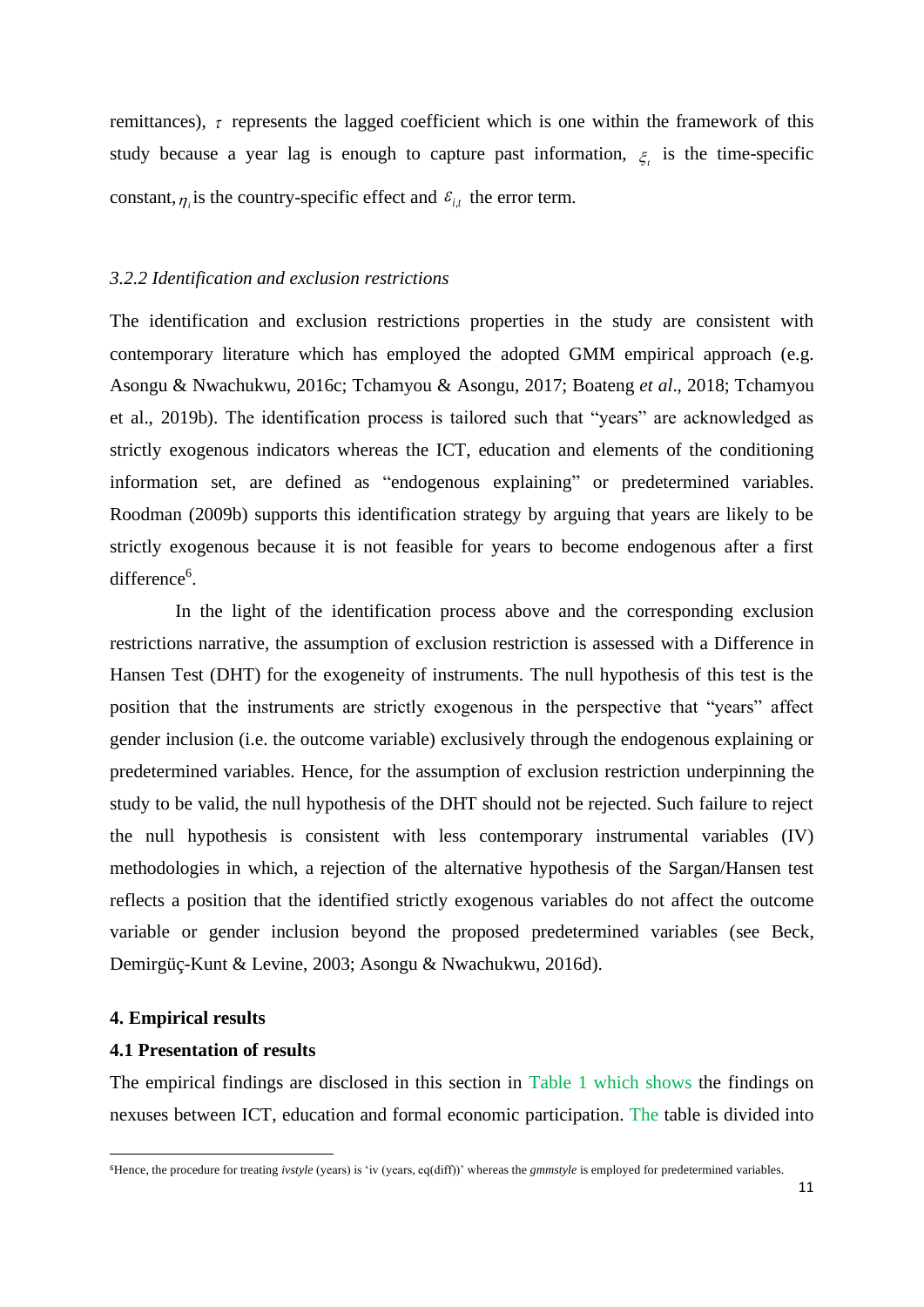three categories of specifications, pertaining to mobile phone penetration, internet penetration and fixed broadband subscriptions. For each specific ICT dynamic, three sub-specifications pertaining to each of the education variables are apparent, notably: "primary and secondary school enrolment", secondary school enrolment and tertiary school enrolment.

For the estimated models, four information criteria are used to examine the validity of estimated models<sup>7</sup>. In the light of these criteria all specifications are valid. In order to examine the overall effect of ICT in moderating the relevance of education on GEI, net effects are computed in the light of contemporary literature on interactive regressions (Asongu & Odhiambo, 2019c). For example, in the third column of Table 1, the net impact from mobile phone penetration in modulating secondary education to affect female labor force participation is -1.316 ( $[0.011 \times 45.330] + [-1.815]$ ). In this computation, the average value of mobile phone penetration is 45.330; the unconditional effect of secondary school education is -1.815, whereas, the conditional impact from the interaction between secondary school education and mobile phone penetration is 0.011.

The following findings can be established from Table 1. First is that ICT (i.e. mobile phone penetration, internet penetration and fixed broadband subscriptions) modulates secondary school education to induce a net negative effect on female labor force participation. Second is that internet penetration modulates tertiary school enrolment for a net negative effect on female labor force participation. Finally, the significant control variables have the expected signs.

 It is also important to clarify the unfavorable effect of education on the outcome variables. Given that these are interactive regressions, the issue of multicollinearity is overlooked because the constituent variables (ICT, education and interaction between education and ICT) are involved in the specification exercise. Hence, because multicollinearity is overlooked, the estimated coefficients should not be interpreted in isolation but rather by means of net effects and thresholds (Brambor, Clark & Golder, 2006). Accordingly, the constituent estimated coefficients are not interpreted in isolation because when two variables exhibiting high multicollinearity are entered into the same specification,

<sup>7</sup> "*First, the null hypothesis of the second-order Arellano and Bond autocorrelation test (AR (2)) in difference for the absence of autocorrelation in the residuals should not be rejected. Second the Sargan and Hansen over-identification restrictions (OIR) tests should not be significant because their null hypotheses are the positions that instruments are valid or not correlated with the error terms. In essence, while the Sargan OIR test is not robust but not weakened by instruments, the Hansen OIR is robust but weakened by instruments. In order to restrict identification or limit the proliferation of instruments, we have ensured that instruments are lower than the number of cross-sections in most specifications. Third, the Difference in Hansen Test (DHT) for exogeneity of instruments is also employed to assess the validity of results from the Hansen OIR test. Fourth, a Fisher test for the joint validity of estimated coefficients is also provided*" (Asongu & De Moor, 2017, p.200).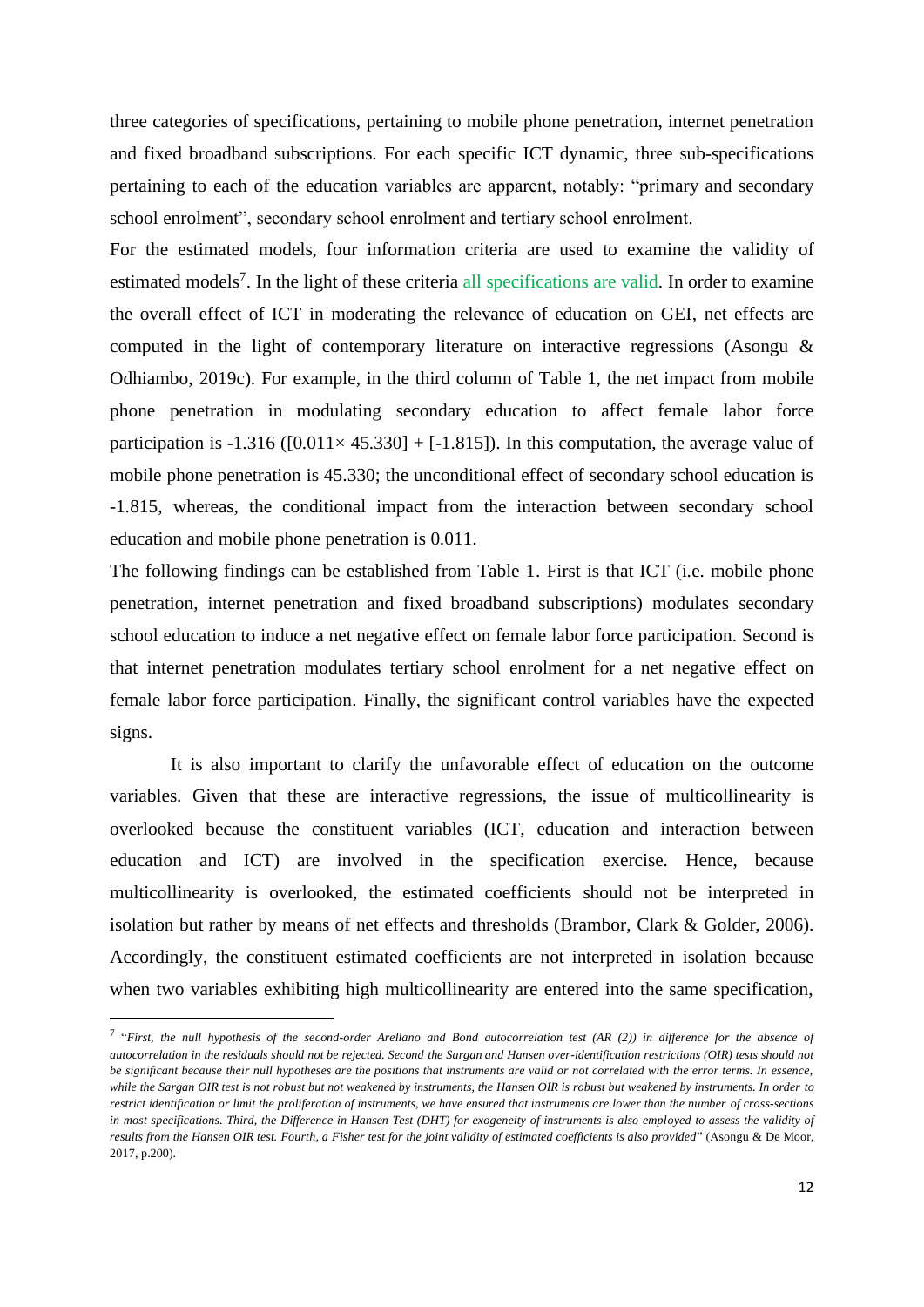only one emerges from the regression output with the expected sign (Beck *et al*., 2003). The significant control variables have the expected signs.

| Dependent variable: Female Labor Force Participation(FLFP)                 |                                 |                        |                       |                          |                             |                        |                                      |                        |                       |  |
|----------------------------------------------------------------------------|---------------------------------|------------------------|-----------------------|--------------------------|-----------------------------|------------------------|--------------------------------------|------------------------|-----------------------|--|
|                                                                            | <b>Mobile Phone Penetration</b> |                        |                       |                          | <b>Internet Penetration</b> |                        | <b>Fixed BroadBand Subscriptions</b> |                        |                       |  |
|                                                                            | <b>PSSE</b>                     | <b>SSE</b>             | <b>TSE</b>            | <b>PSSE</b>              | <b>SSE</b>                  | <b>TSE</b>             | <b>PSSE</b>                          | <b>SSE</b>             | TSE                   |  |
| $FLFP(-1)$                                                                 | $0.972***$<br>(0.000)           | $0.964***$<br>(0.000)  | $0.959***$<br>(0.000) | $0.970***$<br>(0.000)    | $0.966***$<br>(0.000)       | $0.958***$<br>(0.000)  | $0.974***$<br>(0.000)                | $0.973***$<br>(0.000)  | $0.964***$<br>(0.000) |  |
| Mobile Phone(Mob)                                                          | $-0.010$<br>(0.409)             | $-0.020***$<br>(0.003) | $-0.005$<br>(0.308)   | $---$                    | ---                         | $---$                  | ---                                  | ---                    | $\overline{a}$        |  |
| Internet                                                                   | $---$                           | $---$                  | $\overline{a}$        | $-0.077$<br>(0.238)      | $-0.108**$<br>(0.031)       | $-0.043***$<br>(0.022) | $\scriptstyle\cdots$                 | ---                    | $\qquad \qquad - -$   |  |
| <b>BroadBand</b>                                                           | $\qquad \qquad - -$             | $---$                  | $---$                 | $---$                    | $---$                       | $---$                  | $-0.515$<br>(0.488)                  | $-0.494**$<br>(0.016)  | $-0.326$<br>(0.121)   |  |
| Primary (PSSE)                                                             | $-4.078***$<br>(0.000)          | $---$                  | ---                   | $-4.767***$<br>(0.000)   | $\cdots$                    | $---$                  | $-3.812***$<br>(0.000)               | ---                    | $\cdots$              |  |
| Secondary (SSE)                                                            | $\overline{\phantom{a}}$        | $-1.815***$<br>(0.003) | $\overline{a}$        | $\overline{\phantom{a}}$ | $-1.868***$<br>(0.000)      | $\overline{a}$         | $\overline{a}$                       | $-1.366***$<br>(0.001) | $\overline{a}$        |  |
| Tertiary (TSE)                                                             | $\qquad \qquad - -$             | $\overline{a}$         | $-0.670**$<br>(0.022) | $---$                    | ---                         | $-0.959***$<br>(0.000) | ---                                  | $---$                  | $-0.188$<br>(0.585)   |  |
| $Mob \times PSSE$                                                          | 0.004<br>(0.679)                | ---                    | $---$                 | ---                      | $---$                       | $---$                  | ---                                  | ---                    | $\qquad \qquad - -$   |  |
| $Mob \times SSE$                                                           | $\overline{\phantom{a}}$        | $0.011**$<br>(0.026)   | $\overline{a}$        | $---$                    | $---$                       | $---$                  | ---                                  | $\overline{a}$         | $---$                 |  |
| $Mob \times TSE$                                                           | $---$                           | ---                    | 0.003<br>(0.270)      | $---$                    | ---                         | ---                    | ---                                  | ---                    | ---                   |  |
| Internet ×PSSE                                                             | $\overline{a}$                  | ---                    | $---$                 | 0.061<br>(0.327)         | $---$                       | ---                    | ---                                  | ---                    | $---$                 |  |
| Internet×SSE                                                               | ---                             | ---                    | ---                   | ---                      | $0.087**$<br>(0.041)        | $---$                  | ---                                  | ---                    | $---$                 |  |
| Internet×TSE                                                               | $\overline{a}$                  | ---                    | ---                   | ---                      | ---                         | $0.030**$<br>(0.011)   | ---                                  | ---                    | ---                   |  |
| BroadBand×PSSE                                                             | $---$                           | ---                    | $---$                 | $---$                    | $---$                       | $\overline{a}$         | 0.430<br>(0.554)                     | $\overline{a}$         | $---$                 |  |
| BroadBand× SSE                                                             | ---                             | ---                    | ---                   | ---                      | $---$                       | ---                    | $---$                                | $0.393**$<br>(0.044)   | $---$                 |  |
| BroadBand×TSE                                                              | $---$                           | ---                    | ---                   | ---                      | $---$                       | ---                    | ---                                  | ---                    | 0.208<br>(0.207)      |  |
| <b>Political Stability</b>                                                 | $0.517***$<br>(0.000)           | $0.569***$<br>(0.000)  | $0.242***$<br>(0.003) | $0.476***$<br>(0.000)    | $0.413***$<br>(0.000)       | $0.307***$<br>(0.000)  | $0.372***$<br>(0.000)                | $0.303***$<br>(0.001)  | 0.008<br>(0.885)      |  |
| Remittances                                                                | $-0.033***$<br>(0.000)          | $-0.027***$<br>(0.000) | $-0.015$<br>(0.203)   | $-0.031***$<br>(0.000)   | $-0.025***$<br>(0.001)      | $-0.027**$<br>(0.013)  | $-0.015***$<br>(0.000)               | $-0.017***$<br>(0.003) | $-0.002$<br>(0.856)   |  |
| Time Effects                                                               | Yes                             | Yes                    | Yes                   | Yes                      | Yes                         | Yes                    | Yes                                  | Yes                    | Yes                   |  |
| Net Effects<br>Thresholds                                                  | na<br>na                        | $-1.316$<br>165        | na<br>na              | na<br>na                 | $-1.200$<br>21.471          | $-0.728$<br>31.966     | na<br>na                             | $-1.113$<br>3.475      | na<br>na              |  |
| AR(1)                                                                      | (0.063)                         | (0.058)                | (0.071)               | (0.071)                  | (0.057)                     | (0.071)                | (0.070)                              | (0.057)                | (0.257)               |  |
| AR(2)                                                                      | (0.217)                         | (0.155)                | (0.214)               | (0.240)                  | (0.206)                     | (0.204)                | (0.748)                              | (0.419)                | (0.245)               |  |
| Sargan OIR<br>Hansen OIR                                                   | (0.000)<br>(0.576)              | (0.033)<br>(0.766)     | (0.010)<br>(0.794)    | (0.000)<br>(0.536)       | (0.000)<br>(0.499)          | (0.025)<br>(0.637)     | (0.000)<br>(0.548)                   | (0.000)<br>(0.573)     | (0.000)<br>(0.724)    |  |
| DHT for instruments<br>(a)Instruments in levels                            |                                 |                        |                       |                          |                             |                        |                                      |                        |                       |  |
| H excluding group<br>Dif(null, H=exogenous)                                | (0.590)<br>(0.489)              | (0.436)<br>(0.781)     | (0.406)<br>(0.827)    | (0.151)<br>(0.750)       | (0.104)<br>(0.783)          | (0.362)<br>(0.676)     | (0.320)<br>(0.602)                   | (0.504)<br>(0.524)     | (0.105)<br>(0.958)    |  |
| (b) IV (years, $eq(diff)$ )<br>H excluding group<br>Dif(null, H=exogenous) | (0.301)<br>(0.707)              | (0.456)<br>(0.810)     | (0.302)<br>(0.941)    | (0.528)<br>(0.462)       | (0.354)<br>(0.553)          | (0.204)<br>(0.885)     | (0.317)<br>(0.655)                   | (0.222)<br>(0.795)     | (0.257)<br>(0.914)    |  |
| Fisher                                                                     | 22936.95<br>***                 | 4433.62***             | 10652.38<br>***       | 8352.27***               | 434275.41<br>***            | 23802.67<br>$***$      | $4.21e+06$<br>***                    | $3.92e+06$<br>***      | 185586.98<br>$***$    |  |
| Instruments                                                                | 32                              | 32                     | 32                    | 32                       | 32                          | 32                     | 32                                   | 32                     | 32                    |  |
| Countries                                                                  | 36                              | 35                     | 34                    | 36                       | 35                          | 34                     | 35                                   | 34                     | 34                    |  |
| Observations                                                               | 253                             | 235                    | 191                   | 249                      | 230                         | 189                    | 226                                  | 208                    | 171                   |  |

#### **Table 1: ICT, Education and Female Labor Force Participation (2004-2014)**

\*\*\*,\*\*,\*: significance levels at 1%, 5% and 10% respectively. DHT: Difference in Hansen Test for Exogeneity of Instruments Subsets. Dif: Difference. OIR: Over-identifying Restrictions Test. The significance of bold values is twofold. 1) The significance of estimated coefficients and the Wald statistics. 2) The failure to reject the null hypotheses of: a) no autocorrelation in the AR(1)  $\&$  AR(2) tests and; b) the validity of the instruments in the Sargan and Hansen OIR tests. 45.330, 7.676 and 0.643 are respectively mean values of mobile phone penetration,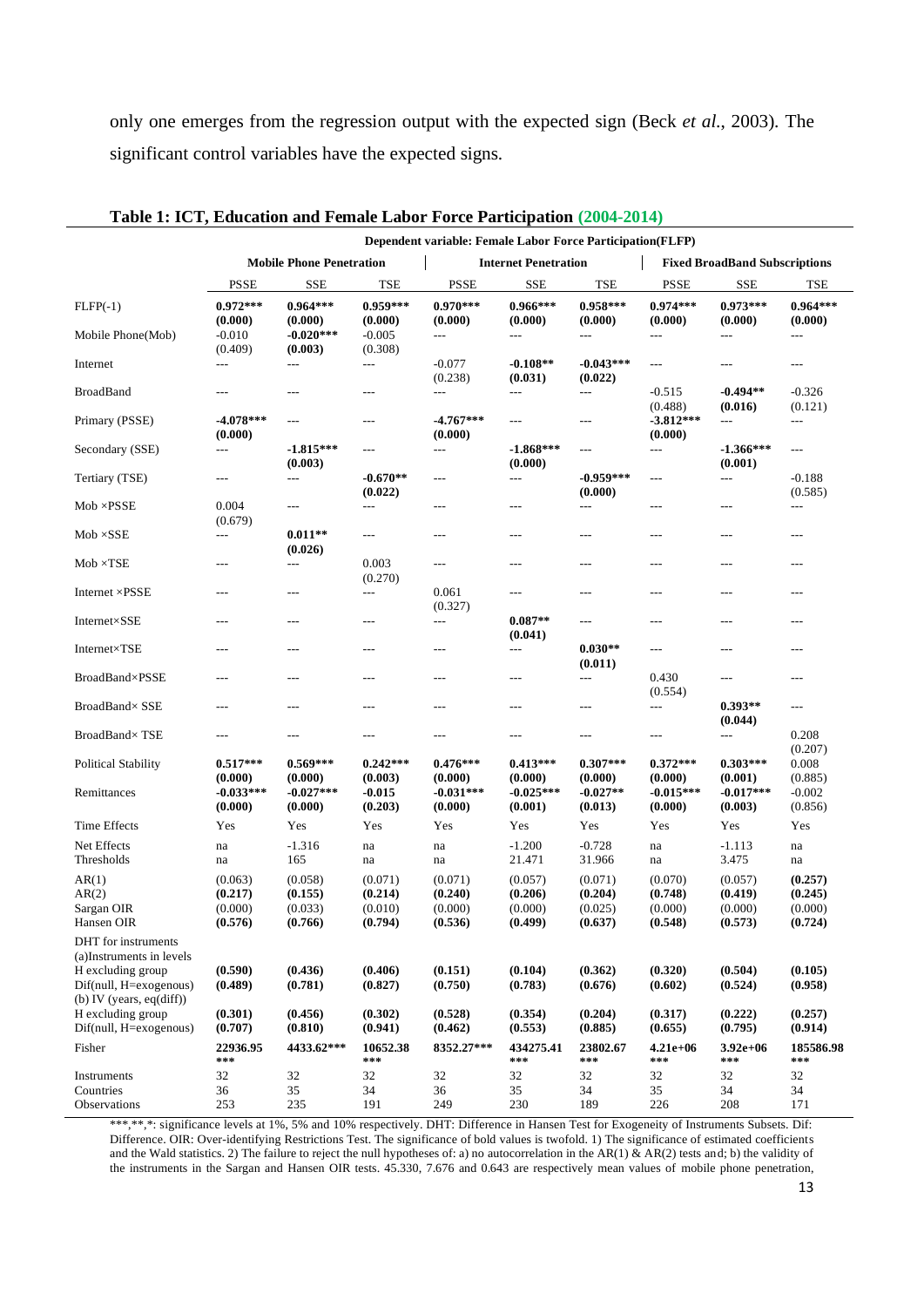internet penetration and fixed broadband subscriptions. na: not applicable because at least one estimated coefficient needed for the computation of net effects is not significant. Constants are included in the regressions. PSSE: School enrolment, primary and secondary (gross), gender parity index (GPI). SSE: School enrolment, secondary (gross), gender parity index (GPI). TSE: School enrolment, tertiary (gross), gender parity index (GPI).

#### **4.2 Extension with policy thresholds**

While net effects have been established, where such net effects correspond to asymmetric conditional and unconditional effects, thresholds can be computed to establish at what specific ICT critical masses, ICT interacts with education dynamics to either increase or reduce female participation in the formal economic sector. It is worthwhile to emphasize that, when both the conditional and unconditional effects have the same sign, increasing the conditional or interactive effects does not change the sign of the unconditional effects and/or nullify the established net effects. Hence, thresholds are not computed in all regressions where net effects are apparent. The conception and definition of threshold or critical mass is consistent with contemporary development literature based on interactive regressions (Ashraf & Galor, 2013; Batuo, 2015; Asongu, 2018; Asongu, le Roux & Tchamyou, 2019). Therefore, thresholds can be established from interactive regressions in order to provide evidence of non-linear nexuses.

 The computed thresholds are apparent in four of the nine specifications in Table 1. In the table, the net negative effect and corresponding positive unconditional or interactive effect is an indication that, increasing the interactions between education and ICT to certain ICT thresholds nullifies the established negative net effect. For instance, in the third column of Table 1, a threshold of 165 (1.815/ 0.011) mobile phone penetration per 100 people dampens the negative net effect. Accordingly, at the established threshold, the net effect of mobile phone penetration moderating secondary school enrolment to induce an effect on female labor force participation is  $0$  ([0.011  $\times$  165] + [-1.815]). Hence, at 165 mobile phone penetration per 100 people, an increase in mobile phone penetration induces a positive net effect on female economic participation. The three other thresholds in Table 1 are: (i) 21.471 internet penetration per 100 people corresponding to the channel of secondary education; (ii) 31.966 internet penetration per 100 threshold corresponding to the mechanism of tertiary school education and (iii) 3.475 fixed broadband subscriptions per 100 people related to the channel of secondary education. These computed thresholds have economic meaning and policy relevance because they are within the policy ranges (i.e. minimum to maximum) of ICT dynamics disclosed in the summary statistics. Policy makers should therefore enhance ICT penetration above the established thresholds in order for ICT to induce positive net effects on gender economic participation through the engaged education channels.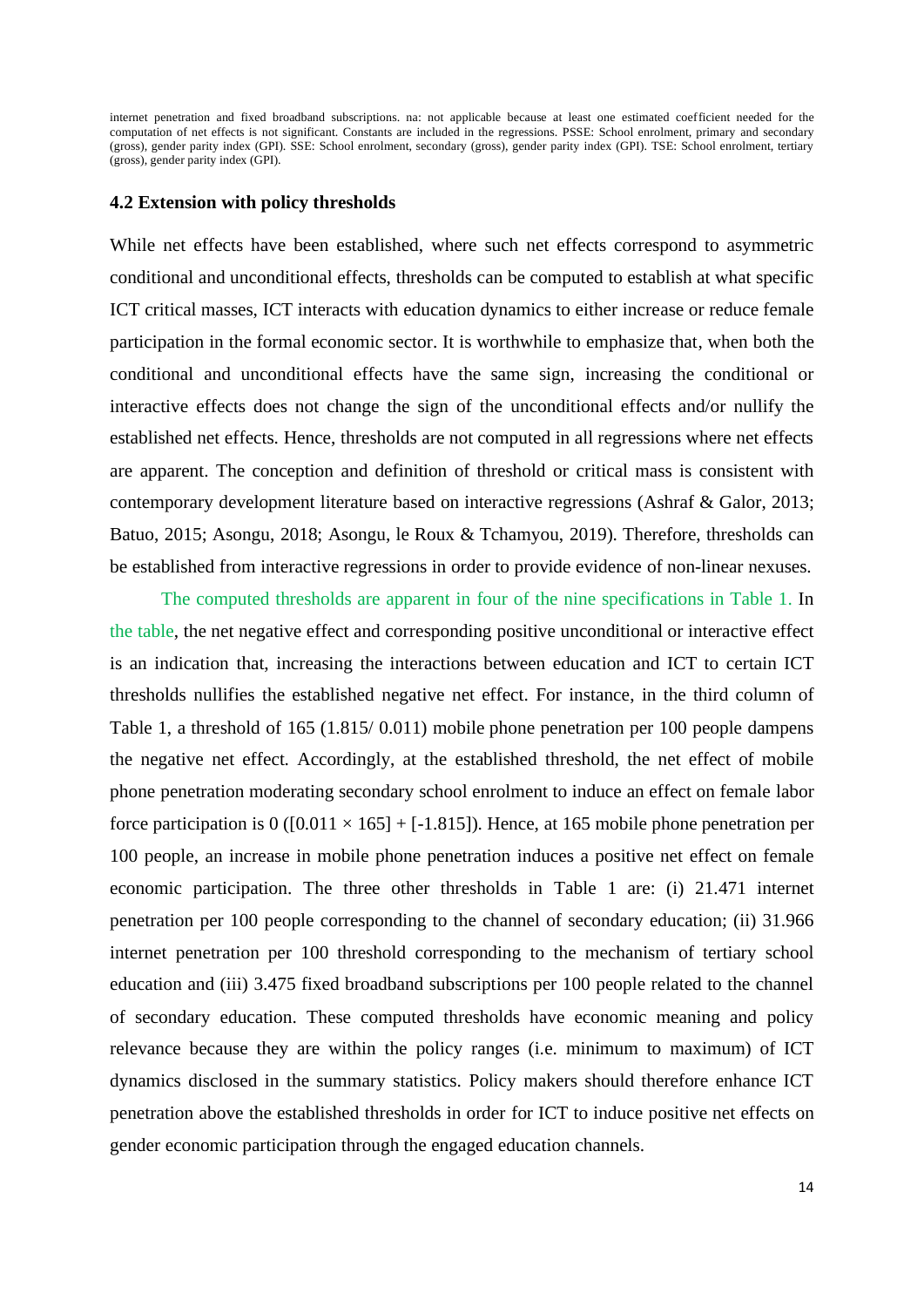#### **4.3 Robustness checks: more countries with contemporary data**

To further examine if the findings above would withstand empirical scrutiny, the sample was extended to 49 countries in SSA with a more updated periodicity of 11 years (i.e. 2008- 2018)<sup>8</sup>. This section on robustness check departs from the previous section which focuses on 44 countries in the sub-region for the period 2004-2014 (i.e. 11 years). The motivation for taking on board another sample consisting of 11 years was to limit issues of instrument proliferation when post-estimation diagnostics tests are performed. The corresponding correlation matrix and summary statistics are respectively, provided in Appendix 5 and Appendix 4.

In the light of the above, Table 2 is a replication of Table 1 using a more updated dataset. The same criteria of information used to assess the validity of the specifications in Table 1 are also employed for Table 2 and based on the attendant information criteria; all the specifications in Table 2 are valid. Moreover, net effects and corresponding thresholds can only be computed from third specification of the table. The negative net effect is consistent with those established in the previous table and a mobile phone penetration threshold of 122.20 per 100 people is needed for the tertiary education channel to positively affect female labor force participation.

<sup>8</sup> Of the 54 African countries, the North African countries excluded from the SSA sample are: Algeria, Egypt, Libya, Morocco and Tunisia.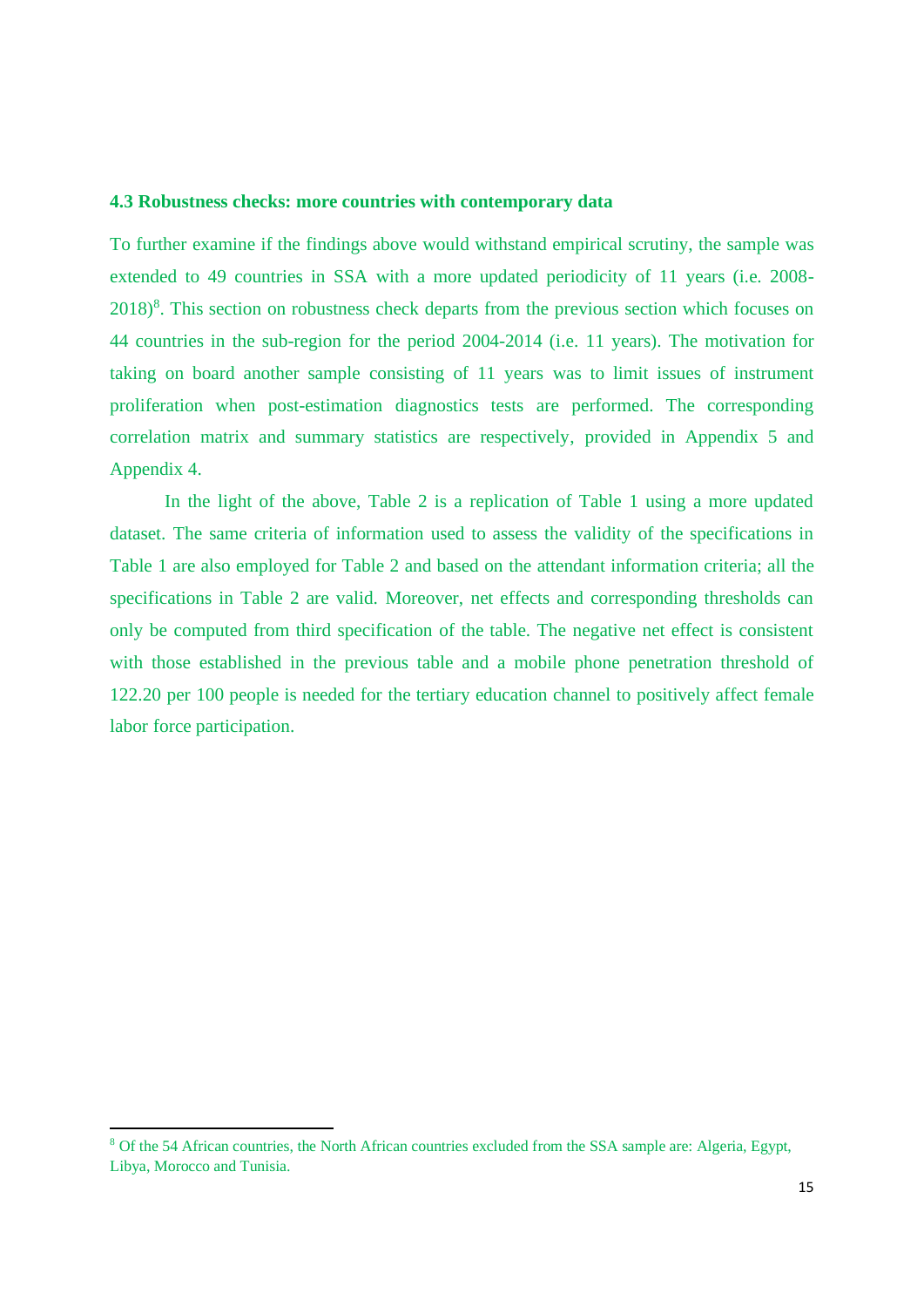| <b>Dependent variable: Female Labor Force Participation(FLFP)</b>          |                       |                                 |                       |                       |                             |                       |                                      |                        |                        |  |
|----------------------------------------------------------------------------|-----------------------|---------------------------------|-----------------------|-----------------------|-----------------------------|-----------------------|--------------------------------------|------------------------|------------------------|--|
|                                                                            |                       | <b>Mobile Phone Penetration</b> |                       |                       | <b>Internet Penetration</b> |                       | <b>Fixed BroadBand Subscriptions</b> |                        |                        |  |
|                                                                            | <b>PSSE</b>           | <b>SSE</b>                      | <b>TSE</b>            | <b>PSSE</b>           | <b>SSE</b>                  | <b>TSE</b>            | <b>PSSE</b>                          | <b>SSE</b>             | TSE                    |  |
| $FLFP(-1)$                                                                 | $0.962***$<br>(0.000) | $0.909***$<br>(0.000)           | $0.964***$<br>(0.000) | $0.962***$<br>(0.000) | $0.903***$<br>(0.000)       | $0.957***$<br>(0.000) | $0.973***$<br>(0.000)                | $0.928***$<br>(0.000)  | $0.974***$<br>(0.000)  |  |
| Mobile Phone(Mob)                                                          | $0.058*$<br>(0.074)   | 0.021<br>(0.136)                | $-0.007$<br>(0.163)   | $\scriptstyle\cdots$  | $ -$                        | ---                   | $\sim$ $\sim$                        | $-$                    | $-$                    |  |
| Internet                                                                   | $\sim$ $\sim$         | ---                             | $-$                   | 0.055<br>(0.406)      | $-0.038$<br>(0.219)         | $-0.015*$<br>(0.099)  | $\sim$ $\sim$                        | $\sim$ $\sim$          | ---                    |  |
| <b>BroadBand</b>                                                           | $-$                   | ---                             | ---                   | $\frac{1}{2}$         | $-$                         | $-$                   | $2.945**$<br>(0.015)                 | 0.206<br>(0.434)       | $0.407***$<br>(0.000)  |  |
| Primary (PSSE)                                                             | $-0.749$<br>(0.764)   | ---                             | $---$                 | $-3.462*$<br>(0.057)  | ---                         | $---$                 | $-1.071$<br>(0.493)                  | $\sim$ $\sim$          | $-$                    |  |
| Secondary (SSE)                                                            | $-$                   | $-1.870***$<br>(0.006)          | $- - -$               | $ -$                  | $-2.226**$<br>(0.022)       | ---                   | $\scriptstyle\cdots$                 | $-1.366***$<br>(0.007) | ---                    |  |
| <b>Tertiary (TSE)</b>                                                      | ---                   | ---                             | $-1.222*$<br>(0.069)  | $-$                   | $ -$                        | $-0.111$<br>(0.794)   | $-$                                  | $\scriptstyle\cdots$   | 0.334<br>(0.200)       |  |
| $Mob \times PSSE$                                                          | $-0.060*$<br>(0.080)  | ---                             | ---                   | $-$                   | ---                         | $-$                   | ---                                  | ---                    | $\frac{1}{2}$          |  |
| $Mob \times SSE$                                                           | 444                   | $-0.024**$<br>(0.048)           | ---                   | ---                   | $- - -$                     | ---                   | ---                                  | ---                    | ---                    |  |
| $Mob \times TSE$                                                           | $ -$                  | ---                             | $0.010**$<br>(0.023)  | ---                   | $- - -$                     | ---                   | $- - -$                              | ---                    | $- - -$                |  |
| Internet ×PSSE                                                             | $ -$                  | ---                             | $-$                   | $-0.065$<br>(0.310)   | $---$                       | ---                   | ---                                  | ---                    | ---                    |  |
| Internet×SSE                                                               | 444                   | ---                             | $---$                 | $-$                   | 0.009<br>(0.706)            | $-$                   | ---                                  |                        | ---                    |  |
| Internet×TSE                                                               | 444                   | ---                             | 444                   | ---                   | ---                         | 0.008<br>(0.120)      | ---                                  | ---                    | ---                    |  |
| <b>BroadBand×PSSE</b>                                                      | ---                   | ---                             | ---                   | ---                   |                             | ---                   | $-2.889**$<br>(0.013)                | ---                    | ---                    |  |
| <b>BroadBand× SSE</b>                                                      | ---                   | ---                             |                       | ---                   |                             | ---                   | $-$                                  | $-0.259$<br>(0.289)    | ---                    |  |
| <b>BroadBand×TSE</b>                                                       | ---                   | ---                             | ---                   | $-$                   | ---                         | ---                   | ---                                  | $\scriptstyle\cdots$   | $-0.323***$<br>(0.000) |  |
| <b>Political Stability</b>                                                 | $0.696***$<br>(0.000) | 0.278<br>(0.106)                | $-0.134$<br>(0.159)   | $0.597***$<br>(0.008) | $0.548**$<br>(0.032)        | $-0.171**$<br>(0.032) | $0.531***$<br>(0.008)                | 0.106<br>(0.471)       | 0.005<br>(0.947)       |  |
| <b>Remittances</b>                                                         | $-0.045*$<br>(0.086)  | $-0.052$<br>(0.147)             | $-0.026$<br>(0.468)   | $-0.042$<br>(0.202)   | $-0.077**$<br>(0.014)       | $-0.011$<br>(0.782)   | 0.008<br>(0.693)                     | $-0.018$<br>(0.229)    | $0.054***$<br>(0.000)  |  |
| <b>Time Effects</b>                                                        | Yes                   | Yes                             | Yes                   | Yes                   | Yes                         | Yes                   | Yes                                  | Yes                    | Yes                    |  |
| <b>Net Effects</b>                                                         | na                    | nsa                             | $-0.558$              | na                    | na                          | na                    | na                                   | na                     | na                     |  |
| <b>Thresholds</b>                                                          | na                    | nsa                             | 122.20                | na                    | na                          | na                    | na                                   | na                     | na                     |  |
| AR(1)                                                                      | (0.214)               | (0.214)                         | (0.155)               | (0.169)               | (0.164)                     | (0.164)               | (0.219)                              | (0.218)                | (0.205)                |  |
| AR(2)                                                                      | (0.443)               | (0.669)                         | (0.506)               | (0.377)               | (0.467)                     | (0.397)               | (0.130)                              | (0.227)                | (0.324)                |  |
| Sargan OIR                                                                 | (0.035)               | (0.234)                         | (0.110)               | (0.016)               | (0.095)                     | (0.132)               | (0.275)                              | (0.024)                | (0.736)                |  |
| <b>Hansen OIR</b>                                                          | (0.439)               | (0.535)                         | (0.527)               | (0.527)               | (0.608)                     | (0.680)               | (0.750)                              | (0.730)                | (0.182)                |  |
| <b>DHT</b> for instruments<br>(a)Instruments in levels                     |                       |                                 |                       |                       |                             |                       |                                      |                        |                        |  |
| H excluding group<br>Dif(null, H=exogenous)<br>(b) IV (years, $eq(diff)$ ) | (0.438)<br>(0.408)    | (0.195)<br>(0.696)              | (0.378)<br>(0.539)    | (0.534)<br>(0.460)    | (0.401)<br>(0.619)          | (0.288)<br>(0.773)    | (0.691)<br>(0.649)                   | (0.245)<br>(0.855)     | (0.477)<br>(0.138)     |  |
| H excluding group<br>Dif(null, H=exogenous)                                | (0.308)<br>(0.518)    | (0.606)<br>(0.412)              | (0.309)<br>(0.635)    | (0.238)<br>(0.718)    | (0.525)<br>(0.554)          | (0.333)<br>(0.804)    | (0.500)<br>(0.758)                   | (0.591)<br>(0.667)     | (0.428)<br>(0.135)     |  |
| Fisher                                                                     | 132380.56<br>$* * *$  | 4651.26<br>***                  | 15819.83<br>***       | 146060.64<br>***      | 189151.19<br>***            | 582834.22<br>$* * *$  | $1.33e+06$<br>***                    | 80851.95<br>***        | $3.11e+06$<br>***      |  |
| <b>Instruments</b>                                                         | 32                    | 32                              | 32                    | 32                    | 32                          | 32                    | 32                                   | 32                     | 32                     |  |
| Countries                                                                  | 37                    | 37                              | 39                    | 37                    | 37                          | 39                    | 36                                   | 36                     | 39                     |  |
| <b>Observations</b>                                                        | 228                   | 233                             | 227                   | 214                   | 219                         | 219                   | 216                                  | 221                    | 219                    |  |

#### **Table 2: ICT, Education and Female Labor Force Participation (2008-2018)**

\*\*\*,\*\*,\*: significance levels at 1%, 5% and 10% respectively. DHT: Difference in Hansen Test for Exogeneity of Instruments Subsets. Dif: Difference. OIR: Over-identifying Restrictions Test. The significance of bold values is twofold. 1) The significance of estimated coefficients and the Wald statistics. 2) The failure to reject the null hypotheses of: a) no autocorrelation in the AR(1)  $\&$  AR(2) tests and; b) the validity of the instruments in the Sargan and Hansen OIR tests. 66.389, 13.027 and 0.925 are respectively mean values of mobile phone penetration, internet penetration and fixed broadband subscriptions. na: not applicable because at least one estimated coefficient needed for the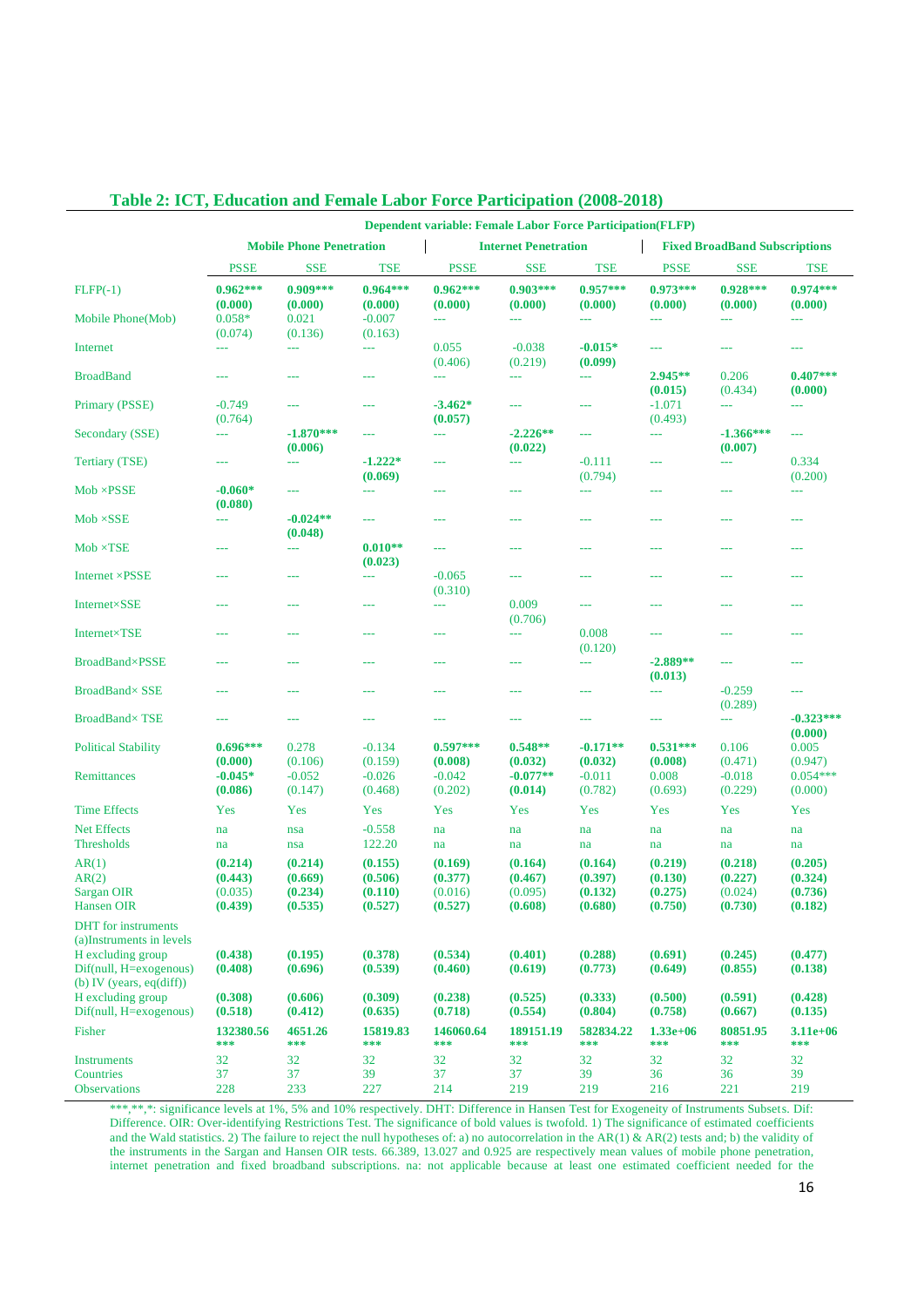computation of net effects is not significant. nsa: not specifically applicable because both the unconditional and conditional effects have the same signs. Constants are included in the regressions. PSSE: School enrolment, primary and secondary (gross), gender parity index (GPI). SSE: School enrolment, secondary (gross), gender parity index (GPI). TSE: School enrolment, tertiary (gross), gender parity index (GPI).

#### **5. Conclusion, implications, limitations and future research directions**

This paper attempted to fill some of the gaps in our understanding on the linkages between information technology and GEI by investigating how ICT affects GEI through gender parity education channels. This study focuses on 49 countries in sub-Saharan Africa for the period 2004-2018 divided into: (i) 42 countries for the period 2004-2014; and (ii) 49 countries for the period 2008-2018. The following main findings are established. First of all, we found that ICT (i.e. mobile phone penetration, internet penetration and fixed broadband subscriptions) modulates secondary school education to induce a net negative effect on female labor force participation while internet penetration moderates tertiary school enrolment for a net negative effect on female labor force participation.

Given the overwhelming evidence of negative net effects in the first sample (i.e. 42 countries for the period 2004-2014), an extended analysis is used to establish thresholds of ICT penetration that nullify the established net negative effects. From the analysis, in order to enhance female labor force participation, the following ICT thresholds are worthwhile for the secondary education channel: 165 mobile phone penetration per 100 people, 21.471 internet penetration per 100 people and 3.475 fixed broadband subscriptions per 100 people. For the same outcome of having a positive effect on female labor force participation, a 31.966 internet penetration per 100 people threshold corresponds to the mechanism of tertiary school education. In the second sample, (i.e. 49 countries for the period 2008-2018), a mobile phone penetration threshold of 122.20 per 100 people is needed for the tertiary education channel to positively affect female labor force participation. These computed thresholds have economic meaning and policy relevance because they are within the policy ranges (i.e. minimum to maximum) of ICT dynamics disclosed in the summary statistics. Taken together, our findings advance empirical research on both sustainable development and GEI.

The study contributes to the existing literature on information technology and inclusive human development (Asongu &Nwachukwu, 2018; Efobi et al., 2018) by extending our understanding of the mechanisms through which ICT influences GEI via gender parity education channels.

#### **Practical implications**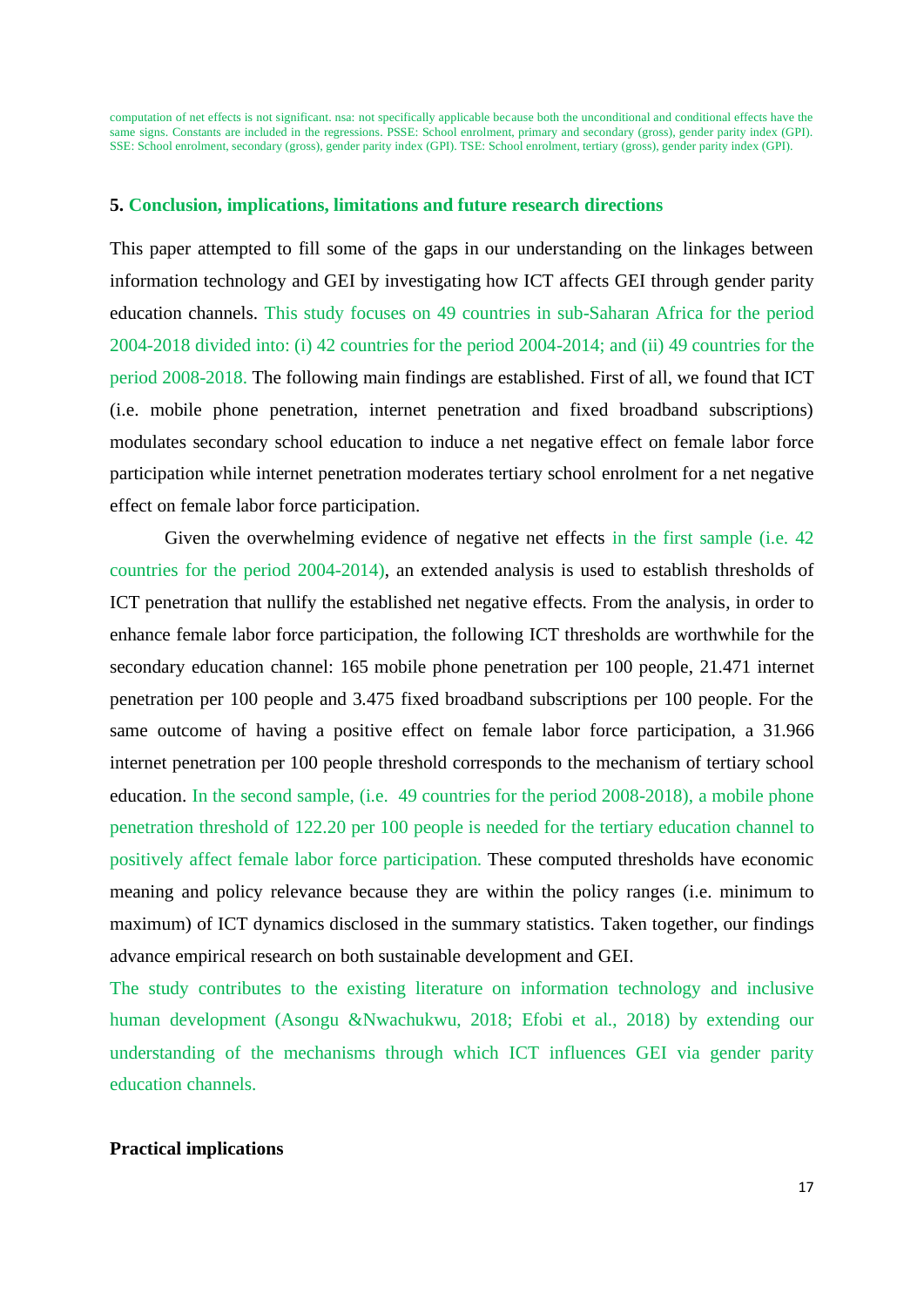From a practical standpoint, in keeping with the motives of the SDGs, these results imply a need for governments to devote additional resources and policy attention towards gender inclusion activities. Greater financial investments in general education and technology awareness as well as the scaling-up of associated programs are more likely to create conditions that help bridge the gender economic participation gap. In addition, the preceding analysis also implies that policy makers should enhance ICT penetration above the established thresholds in order for ICT to induce positive net effects on gender economic participation through the relevant gender parity education channels. When the findings are further compared and contrasted, it is apparent that inclusive secondary education is the most important channel through which female economic participation is promoted by ICT. This is broadly in accordance with the literature supporting the view that extremely high levels of education are less strongly associated with socio-economic development when countries are at their initial levels of industrialization (Asiedu, 2014; Tchamyou, 2020a).

#### **Caveats and future research directions**

The established findings should be understood in the light of its main limitations. First of all, in using the GMM application, country-specific effects have not been fully accounted for in order to avoid concerns of endogeneity that originate from the association between the lagged outcome variable and country-specific effects. Hence, such country-specific effects are eliminated to limit concerns of endogeneity.

Second, given the focus on 49 countries in a continent with unique cultures and traditions (see Amankwah‐Amoah, 2016b, 2018), future research should seek to broaden the scope of the study by incorporating other developing nations. Future studies could also focus on other mechanisms by which ICT can enhance GEI. Moreover, assessing other policy instruments that can be relevant in moderating gender parity education for more involvement of women in the formal economic sector is worthwhile. It would also be interesting for future research to examine differences in national policies aimed at scaling up technology for women. In spite of the limitations, our study advances our understanding of literature on harnessing technology as means to achieving some of the SDGs.

Another caveat to this study could be the concern of whether the education channel is sufficient enough to capture the non-linearity between ICT and female economic participation. It is important to note that the non-linearity between ICT and female economic participation can be contingent on many factors. While the education channel has been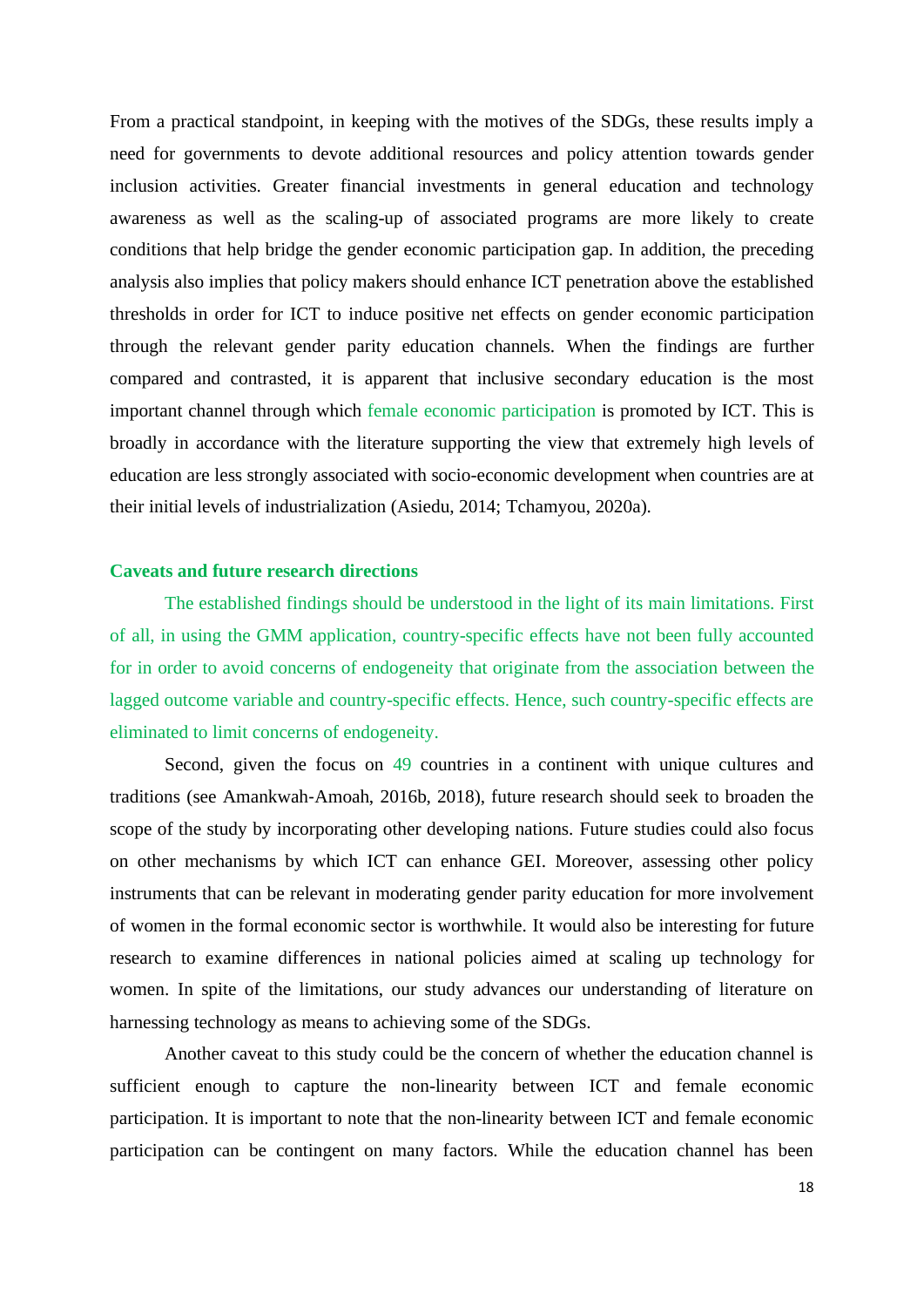explored in this research, other channels could be explored in future studies. Hence, the fact that education is necessary but not sufficient to capture the non-linearity between ICT and female economic participation is therefore a caveat of this study and hence future studies should explore other complementary mechanisms.

Furthermore, the fact that different ICT dynamics affect various GEI variables through distinct inclusive education channels may motivate the concern of knowing which ICT thresholds will be implemented given the practical difficulty of applying different ICT policies on different education levels. The research therefore acknowledges that the policy ICT thresholds are specific to the engaged gender-inclusive education and gender-inclusive economic participation variables. While it may be difficult to apply different ICT policies for different educational levels from a practical perspective, policy makers can prioritize ICT penetration in certain levels of education contingent on the levels required to stimulate economic inclusion.

#### **References**

- Abramowitz, M. (1986)."Catching-up, forging ahead or falling behind", *Journal of Economic History*, 46(2), pp. 385-406.
- Amankwah-Amoah, J. (2015). Solar energy in sub‐Saharan Africa: The challenges and opportunities of technological leapfrogging. *Thunderbird International Business Review*, *57*, 15-31.
- Amankwah-Amoah, J. (2016a). The evolution of science, technology and innovation policies: A review of the Ghanaian experience. *Technological Forecasting and Social Change*, *110*, 134- 142.
- Amankwah-Amoah, J. (2016b). Coming of age, seeking legitimacy: The historical trajectory of African management research. *Critical Perspectives on International Business*, *12*, 22-39.
- Amankwah‐Amoah, J. (2018). Cultivating greater self‐confidence in African management research. *Thunderbird International Business Review*, *60*, 511-522.
- Amankwah-Amoah, J. (2019). Technological revolution, sustainability and development in Africa: Overview, emerging issues and challenges. *Sustainable Development*.
- Amankwah-Amoah, J., &. Hinson, R. (2019). Contextual influences on new technology ventures: A study of domestic firms in Ghana. *Technological Forecasting and Social Change*, 143, 289- 296.
- Anyanwu, J.C., (2011). International Remittances and Income Inequality in Africa". *African Development Bank Working Paper* No. 135, Tunis.
- Arellano, M., &Bover, O., (1995). "Another look at the instrumental variable estimation of errorcomponents models", *Journal of Econometrics*, 68(1), pp. 29-52.
- Ashraf, Q., &Galor, O., (2013). "The Out of Africa Hypothesis, Human Genetic Diversity, and Comparative Economic Development". *American Economic Review*, 103(1), pp. 1-46.
- Asiedu, E., (2014). "Does Foreign Aid in Education Promote Economic Growth? Evidence From Sub-Saharan Africa", *Journal of African Development*, 16(1), pp. 37-59.
- Asongu, S. A., &Boateng, A., (2018). "Introduction to Special Issue: Mobile Technologies and Inclusive Development in Africa", *Journal of African Business*, 19(3), pp. 297-301.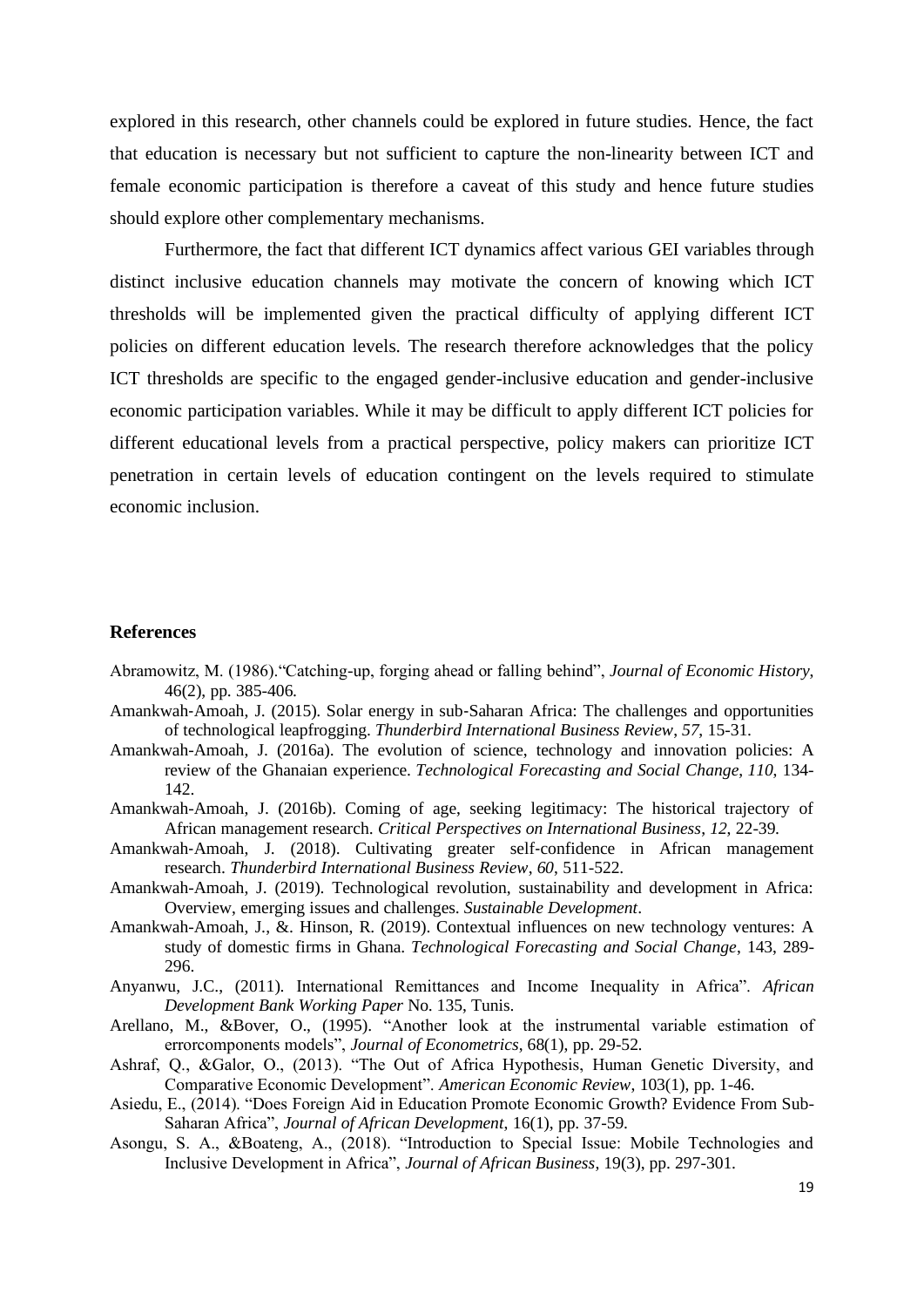- Asongu S. A. & De Moor, L., (2017). "Financial globalisation dynamic thresholds for financial development: evidence from Africa", *European Journal of Development Research*, 29(1), pp. 192–212.
- Asongu, S. A., &Kodila-Tedika, O., (2017). "Is Poverty in the African DNA (Gene)?",*South African Journal of Economics*, 85(4), pp. 533-552.
- Asongu, S. A., & le Roux, S. (2017). Enhancing ICT for inclusive human development in Sub-Saharan Africa. *Technological Forecasting and Social Change*, *118*, 44-54.
- Asongu, S. A., & le Roux, S., (2019). "Understanding Sub-Saharan Africa's Extreme Poverty Tragedy", *International Journal of Public Administration*, 42(6), pp. 457-467.
- Asongu, S. A., &Nwachukwu, J. C., (2018)."Educational quality thresholds in the diffusion of knowledge with mobile phones for inclusive human development in sub-Saharan Africa", *Technological Forecasting and Social Change*, 129(April), pp. 164-172.
- Asongu, S. A., &Nwachukwu, J., (2016a). "Revolution empirics: predicting the Arab Spring" *Empirical Economics*, 51(2), pp. 439-482.
- Asongu, S. A., &Odhiambo, N. M., (2018). "ICT, Financial Access and Gender Inclusion in the Formal Economic Sector: Evidence from Africa", African Finance Journal, 20(2), pp. 46-66.
- Asongu, S. A., &Odhiambo, N. M., (2019a)."Basic formal education quality, information technology, and inclusive human development in sub‐Saharan Africa", *Sustainable Development*,27(3), pp. 419-428.
- Asongu, S. A., &Odhiambo, N. M., (2019b). "Environmental Degradation and Inclusive Human Development in Sub‐ Saharan Africa", *Sustainable Development*, 27(1), pp. 25-34.
- Asongu, S. A., &Odhiambo, N. M., (2019c). "How Enhancing Information and Communication Technology has affected Inequality in Africa for Sustainable Development: An Empirical Investigation", *Sustainable Development*, 27(4), pp. 647-656.
- Asongu, S. A., &Nwachukwu, J. C., (2016c). "The Role of Governance in Mobile Phones for Inclusive Human Development in Sub-Saharan Africa", *Technovation*, 55-56, pp. 1-13.
- Asongu, S. A., &Nwachukwu, J. C., (2017)."Foreign Aid and Inclusive Development: Updated Evidence from Africa, 2005–2012", *Social Science Quarterly*, 98(1), pp. 282-298.
- Asongu, S. A., (2015). "The impact of mobile phone penetration on African inequality", *International Journal of Social Economics*, 42(8), pp.706-716.
- Asongu, S. A., (2018). "CO2 emission thresholds for inclusive human development in sub-Saharan Africa", *Environmental Science and Pollution Research*, 25(26), pp. 26005–26019.
- Asongu, S. A., le Roux, S., & Tchamyou, V. S., (2019c). "Essential information sharing thresholds for reducing market power in financial access: a study of the African banking industry", *Journal of Banking Regulation*, 20(1), pp. 34–50.
- Asongu, S. A., le Roux, S., Nwachukwu, J. C., &Pyke, C., (2019)."The Mobile Phone as an Argument for Good Governance in Sub-Saharan Africa", *Information Technology & People*, 32(4), pp. 897-920.
- Asongu, S. A., Nwachukwu, J. C., & Aziz, A., (2018). "Determinants of Mobile Phone Penetration: Panel Threshold Evidence from Sub-Saharan Africa", *Journal of Global Information Technology Management*, 21(2), 81-110.
- Asongu, S.A, &Nwachukwu, J. C., (2016b). "The Mobile Phone in the Diffusion of Knowledge for Institutional Quality in Sub Saharan Africa", *World Development*, 86, pp.133-147.
- Asongu, S.A, &Nwachukwu, J. C., (2016d)."Foreign aid and governance in Africa", *International Review of Applied Economics*, 30(1), pp. 69-88.
- Batuo, M. E., (2015). "The role of telecommunications infrastructure in the regional economic growth of Africa", *Journal of Development Areas*, 49(1), pp. 313-330.
- Barnett, G. A., Park, H. W., & Chung, C. J., (2016). "Evolution of the International Hyperlink Network", *Journal of Global Information Technology Management*, 19(3), pp. 174-189.
- Beck, T., Demirgüç-Kunt, A., & Levine, R., (2003), "Law and finance: why does legal origin matter?",*Journal of Comparative Economics*, 31(4), pp. 653-675.
- Bernard, A., & Jones, C. (1996)."Technology and convergence", *The Economic Journal*, 106 (437), pp. 1037-1044.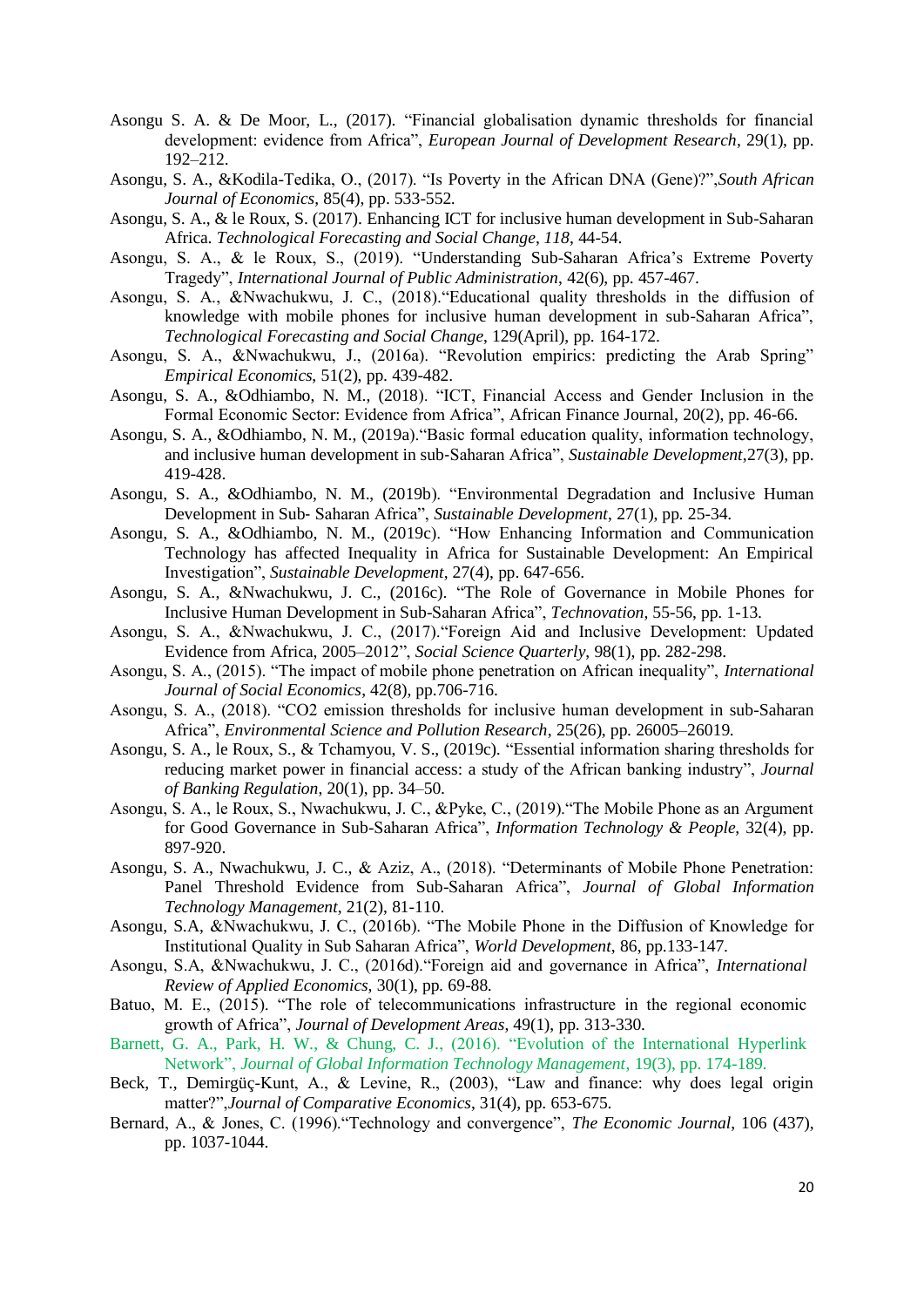- Bicaba, Z., Brixiova, Z., &Ncube, M., (2017). "Can Extreme Poverty in Sub-Saharan Africa be Eliminated by 2030?," *Journal of African Development*, 19(2), pp. 93-110.
- Billon, M., Lera-Lopez, F., & Marco, R.,(2017). "Patterns of Combined ICT Use and Innovation in the European Regions", *Journal of Global Information Technology Management*, 20(1), pp. 28- 42.
- Boateng, A., Asongu, S. A., Akamavi, R., &Tchamyou, V. S., (2018). "Information Asymmetry and Market Power in the African Banking Industry", *Journal of Multinational Financial Management,* 44(March), pp. 69-83.
- Bongomin, G. O. C., Ntayi, J. M., Munene J. C., &Malinga, C. A., (2018). "Mobile Money and Financial Inclusion in Sub-Saharan Africa: the Moderating Role of Social Networks", *Journal of African Business,*18(4), pp. 361-384.
- Brambor, T., Clark, W. M., &Golder, M., (2006). "Understanding Interaction Models: Improving Empirical Analyses", *Political Analysis*, 14 (1), pp. 63-82.
- Bruno, G., De Bonis, R., & Silvestrini, A., (2012). "Do financial systems converge? New evidence from financial assets in OECD countries". *Journal of Comparative Economics*, 40(1), pp. 141- 155.
- Durugbo, C., & Amankwah‐Amoah, J. (2019). Global sustainability under uncertainty: How do multinationals craft regulatory policies? *Corporate Social Responsibility and Environmental Management*, 26(6), pp. 1500-1516.
- Efobi, U. R., Tanaken, B. V., &Asongu, S. A., (2018). "Female Economic Participation with Information and Communication Technology Advancement: Evidence from Sub-Saharan Africa", *South African Journal of Economics*, 86(2), pp. 231-246.
- Elu, J., (2018). "Gender and Science Education in Sub-Saharan Africa-Keynote address at the African Development Bank/African Finance and Economic Association Luncheon, Chicago, January 7, 2017", *Journal of African Development*, 20(2), pp. 105-110.
- Fosu, A., (2013). "Growth of African Economies: Productivity, Policy Syndromes and the Importance of Institutions", *Journal of African Economies*, 22(4), pp. 523–551.
- Fujii, H., &Managi, S. (2019). "Decomposition analysis of sustainable green technology inventions in China". *Technological Forecasting and Social Change*, *139*, 10-16.
- Kang, S. K., & Kaplan, S., (2019). "Working toward gender diversity and inclusion in medicine: myths and solutions", *The Lancet*, 393(10171), pp. 579-586.
- Khan, I., & Dongping, H., (2017). "Variations in the diffusion of social media content across different cultures: A communicative ecology perspective", *Journal of Global Information Technology Management*, 20(3), pp. 156-170.
- Krishnan, S., Ahmed, M., & AlSudiary, T., (2016). "Cultural Practices and Virtual Social Networks Diffusion: An International Analysis Using GLOBE Scores", *Journal of Global Information Technology Management*, 19(3), pp. 154-173.
- Kwan, L.Y-Y, & Chiu, C-Y (2015). "Country variations in diiferent innovation outputs: The interactive effect of institutional support and human capital", *Journal of Organizational Behavior*, 36(7), pp. 1050-1070.
- Lashitew, A. A., van Tulder, R., &Liasse, Y., (2019). "Mobile phones for financial inclusion: What explains the diffusion of mobile money innovations?", *Research Policy*, 48(5), pp. 1201-1215.
- Lee, K., & Joshi, K., (2016). "Importance of Globalization in the Information Technology Convergence Era", *Journal of Global Information Technology Management*, 19(1), pp. 1-5.
- Meniago, C., &Asongu, S. A., (2018). "Revisiting the finance-inequality nexus in a panel of African countries", *Research in International Business and Finance*, 46 (December), pp. 399-419.
- Muthinja, M. M., &Chipeta, C., (2018). "What Drives Financial Innovations in Kenya's Commercial Banks? An Empirical Study on Firm and Macro-Level Drivers of Branchless Banking", *Journal of African Business*, 18(4), pp. 385-408.
- Nkurunziza, M., (2018). "Sub-Saharan Africa, losing \$2.5 trillion due to gender inequality World Bank", *The New Times* [https://www.newtimes.co.rw/business/sub-saharan-africa-losing-25](https://www.newtimes.co.rw/business/sub-saharan-africa-losing-25-trillion-due-gender-inequality-world-bank) [trillion-due-gender-inequality-world-bank](https://www.newtimes.co.rw/business/sub-saharan-africa-losing-25-trillion-due-gender-inequality-world-bank) (Accessed: 01/01/2018).
- Osabuohien, E. S., &Efobi, U. R., (2013). "Africa's money in Africa", *South African Journal of Economics*, 81(2), pp. 292-306.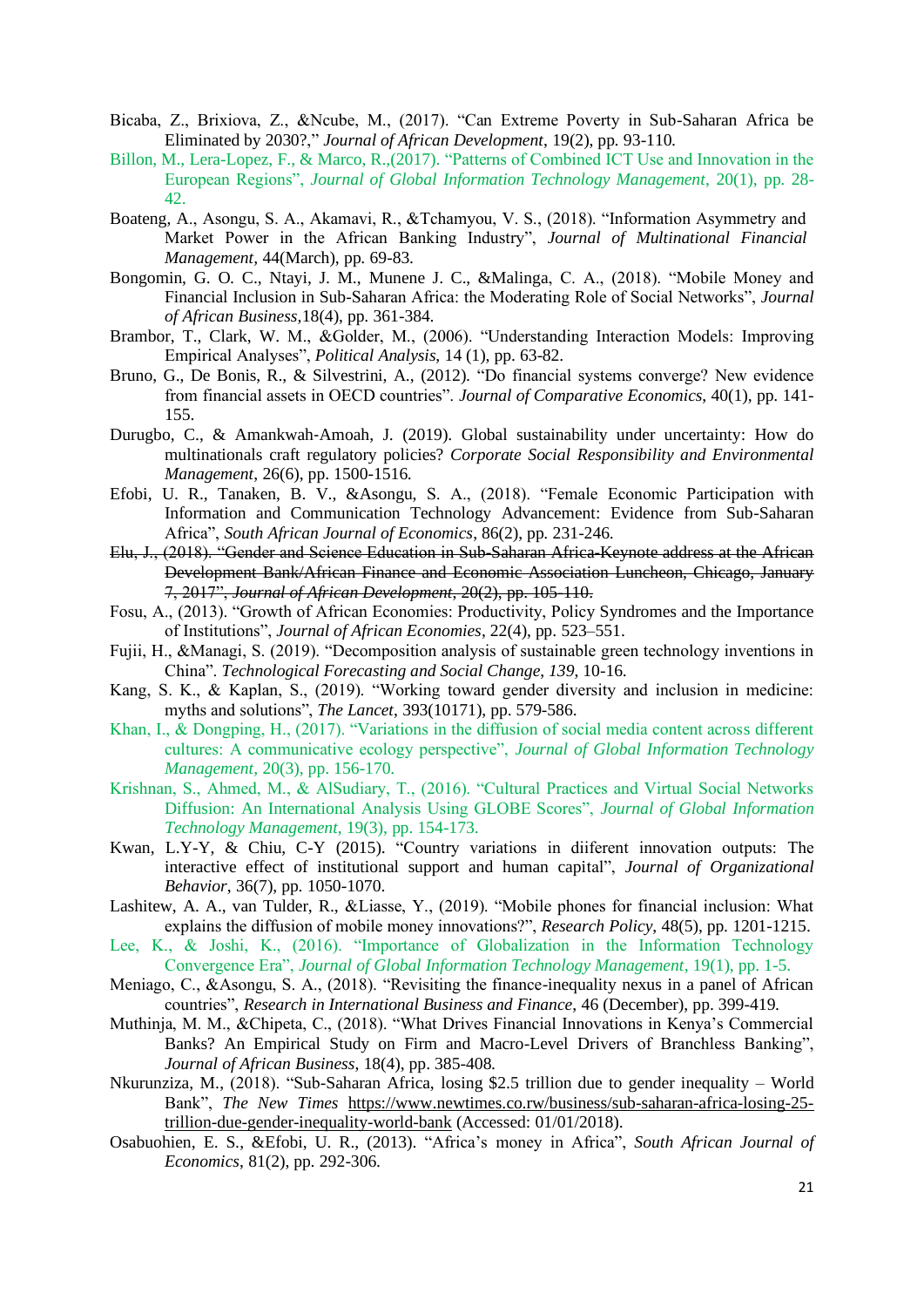- Robinson, M., (2015). "Why gender equality is key to sustainable development", *World Economic Forum*. [https://www.weforum.org/agenda/2015/03/why-gender-equality-is-integral-to](https://www.weforum.org/agenda/2015/03/why-gender-equality-is-integral-to-sustainable-development/)[sustainable-development/](https://www.weforum.org/agenda/2015/03/why-gender-equality-is-integral-to-sustainable-development/) (Accessed: 02/01/2018).
- Roodman, D., (2009a). "A Note on the Theme of Too Many Instruments", *Oxford Bulletin of Economics and Statistics*, 71(1), pp. 135-158.
- Roodman, D., (2009b). "How to do xtabond2: An introduction to difference and system GMM in Stata", *Stata Journal*, 9(1), pp. 86-136.
- Shaikh, A.A., &Karjaluoto, H. (2015)."Mobile banking adoption: A literature review", *Telematics and Informatics*, 32(1), pp. 129-142.
- Sheng, J., Amankwah-Amoah, J., & Wang, X. (2018). "Technology in the 21st century: New challenges and opportunities". *Technological Forecasting and Social Change*. DOI: 10.1016/j.techfore.2018.06.009.
- Sheng, J., Amankwah‐Amoah, J., Wang, X., & Khan, Z. (2019). Managerial Responses to Online Reviews: A Text Analytics Approach. *British Journal of Management*, *30*(2), 315-327.
- Smith, M.L., Spence, R., & Rashid, A. (2011). "Mobile phones and expanding human capabilities", *Information Technologies and International Development*, 7(3), pp. 77-88.
- Sugiawan, Y., & Managi, S. (2019). "New evidence of energy-growth nexus from inclusive wealth". *Renewable and Sustainable Energy Reviews*, *103*, 40-48.
- Swamy, V. (2014). "Financial inclusion, gender dimension, and economic impact on poor households". *World development*, *56*, 1-15.
- Tchamyou, V. S., &Asongu, S. A., (2017)."Information Sharing and Financial Sector Development in Africa", *Journal of African Business*, 18(7), pp. 24-49.
- Tchamyou, V. S., (2017). "The Role of Knowledge Economy in African Business", *Journal of the Knowledge Economy*, 8(4), pp. 1189-1228.
- Tchamyou, V. S., (2020a). "Education, Lifelong learning, Inequality and Financial access:Evidence from African countries". *Contemporary Social Science*. 15(1), pp. 7-25.
- Tchamyou, V. S., (2020b). "Financial Access, Governance and the Persistence of Inequality in Africa: Mechanisms and Policy instruments", *Journal of Public Affairs*: Forthcoming.
- Tchamyou, V. S., (2019a)." Essays on inequality, knowledge economy and financial development in Africa", Unpublished PhD Thesis, Antwerp.
- Tchamyou, V. S., (2019b)."The Role of Information Sharing in Modulating the Effect of Financial Access on Inequality". *Journal of African Business*, 20(3), pp.317-338.
- Tchamyou, V.S., Erreygers, G., &Cassimon, D., (2019a). "Inequality, ICT and Financial Access in Africa", *Technological Forecasting and Social Change*, 139(February), pp. 169-184.
- Tchamyou, V. S., Asongu, S. A., &Odhiambo, N. M., (2019b). "The role of ICT in modulating the effect of education and lifelong learning on income inequality and economic growth in Africa", *African Development Review*, 31(3), pp. 261-274.
- Uduji, J.I. &Okolo-Obasi, E. N., (2018a). "Young rural women's participation in the e-wallet programme and usage intensity of modern agricultural inputs in Nigeria", *Gender, Technology and Development*, 22(1), pp. 59-81.
- Uduji, J.I. &Okolo-Obasi, E. N., (2018b). "Adoption of improved crop varieties by involving farmers in the e-wallet programme in Nigeria". *Journal of Crop Improvement, Journal of Crop Improvement*, 32 (5), pp. 717-737.
- United Nations (2015). The Millennium Development Goals Report. New York: UN.
- United Nations (2018). The Sustainable Development Goals Report 2018. New York: UN.
- Ureta, S. (2008)."Mobilising poverty?: Mobile phone use and everyday spatial mobility among lowincome families in Santiago", *Chile, Information Society*, 24(2), pp. 83-92.
- Warren, A. M., Jaafar, N. I., & Sulaiman, A., (2016). "Youth Civic Engagement Behavior on Facebook: A Comparison of Findings from Malaysia and Indonesia", *Journal of Global Information Technology Management*, 19(2), pp. 128-142.
- Whiting, K., (2019). "7 surprising and outrageous stats about gender inequality", World Economic Forum, [https://www.weforum.org/agenda/2019/03/surprising-stats-about-gender](https://www.weforum.org/agenda/2019/03/surprising-stats-about-gender-inequality/)[inequality/\(](https://www.weforum.org/agenda/2019/03/surprising-stats-about-gender-inequality/)Accessed: 25/06/2019).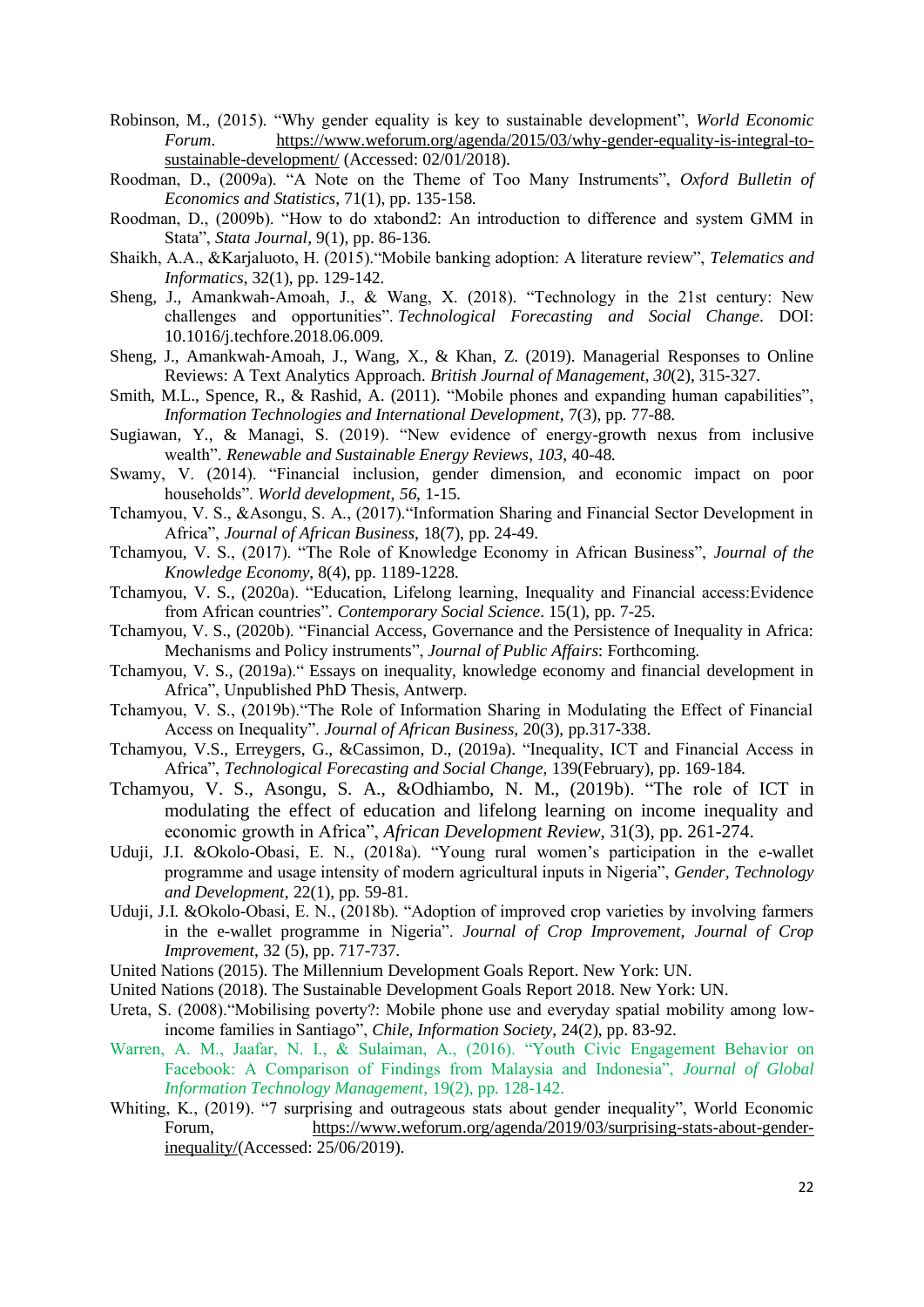World Bank (2018). "Globally, Countries Lose \$160 Trillion in Wealth Due to Earnings Gaps Between Women and Men", *The World Bank*. [https://www.worldbank.org/en/news/press](https://www.worldbank.org/en/news/press-release/2018/05/30/globally-countries-lose-160-trillion-in-wealth-due-to-earnings-gaps-between-women-and-men)[release/2018/05/30/globally-countries-lose-160-trillion-in-wealth-due-to-earnings-gaps](https://www.worldbank.org/en/news/press-release/2018/05/30/globally-countries-lose-160-trillion-in-wealth-due-to-earnings-gaps-between-women-and-men)[between-women-and-men](https://www.worldbank.org/en/news/press-release/2018/05/30/globally-countries-lose-160-trillion-in-wealth-due-to-earnings-gaps-between-women-and-men) (Accessed: 03/01/2018).

World Bank (2016). *World Development Report 2016: Digital Dividends*. World Bank Publications.

You, K., Dal Bianco, S., Lin, Z., & Amankwah-Amoah, J. (2019). Bridging technology divide to improve business environment: Insights from African nations. Journal of Business Research, 97, 268-280.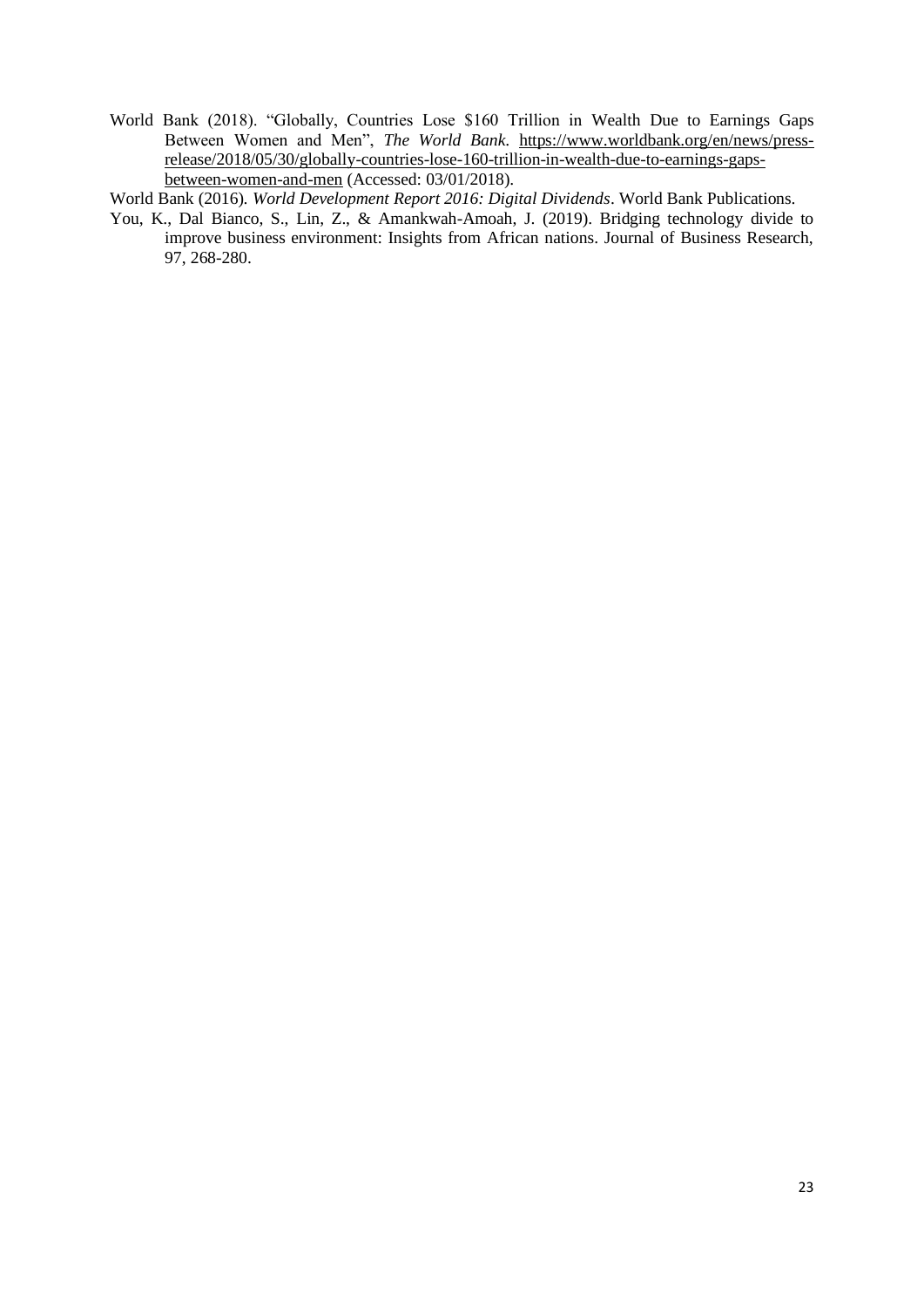#### **Appendices**

| <b>Variables</b>                 |               | <b>Definitions of variables (Measurements)</b>                                                                                                                                                                                                  | <b>Sources</b> |
|----------------------------------|---------------|-------------------------------------------------------------------------------------------------------------------------------------------------------------------------------------------------------------------------------------------------|----------------|
| Female Economic<br>Participation | FLFpart       | Labor force participation rate, female (% of female<br>population ages $15+$ ) (modeled ILO estimate)                                                                                                                                           | <b>ILO</b>     |
| Mobile Phones                    | Mobile        | Mobile cellular subscriptions (per 100 people)                                                                                                                                                                                                  | <b>WDI</b>     |
| Internet                         | Internet      | Internet users (per 100 people)                                                                                                                                                                                                                 | <b>WDI</b>     |
| Fixed Broad Band                 | <b>BroadB</b> | Fixed broadband subscriptions (per 100 people)                                                                                                                                                                                                  | <b>WDI</b>     |
| Primary and<br>Secondary School  | <b>PSSE</b>   | School enrolment, primary and secondary (gross),<br>gender parity index (GPI)                                                                                                                                                                   | <b>WDI</b>     |
| Secondary School                 | <b>SSE</b>    | School enrolment, secondary (gross), gender parity<br>index (GPI)                                                                                                                                                                               | <b>WDI</b>     |
| Tertiary School                  | <b>TSE</b>    | School enrolment, tertiary (gross), gender parity index<br>(GPI)                                                                                                                                                                                | WDI            |
| <b>Political Stability</b>       | PolS          | "Political stability/no violence (estimate): measured as<br>the perceptions of the likelihood that the government<br>will be destabilised or overthrown by unconstitutional<br>and violent means, including domestic violence and<br>terrorism" | WGI            |
| Remittances                      | Remit         | Remittance inflows to GDP (%)                                                                                                                                                                                                                   | WDI            |

#### **Appendix 1: Definitions of Variables**

WDI: World Bank Development Indicators of the World Bank. FDSD: Financial Development and Structure Database of the World Bank. WGI: World Governance Indicators of the World. ILO: International Labour Organisation.

#### **Appendix 2: Summary statistics (2004-2014)**

|                                      | <b>Mean</b> | <b>SD</b> | Minimum  | <b>Maximum</b> | <b>Obs</b> |
|--------------------------------------|-------------|-----------|----------|----------------|------------|
| Female Labor Force participation     | 62.515      | 15.685    | 30.00    | 88.80          | 451        |
| Mobile Phone Penetration             | 45.330      | 37.282    | 0.209    | 171.375        | 558        |
| Internet Penetration                 | 7.676       | 10.153    | 0.031    | 54.26          | 453        |
| Fixed Broad Band                     | 0.643       | 1.969     | 0.000    | 14.569         | 369        |
| Primary & Secondary School Enrolment | 0.919       | 0.111     | 0.600    | 1.105          | 307        |
| Secondary School Enrolment           | 0.867       | 0.214     | 0.333    | 1.422          | 287        |
| <b>Tertiary School Enrolment</b>     | 0.731       | 0.433     | 0.064    | 3.295          | 232        |
| <b>Political Stability</b>           | $-0.471$    | 0.905     | $-2.687$ | 1.182          | 462        |
| Remittances                          | 4.313       | 6.817     | 0.00003  | 50.818         | 416        |

S.D: Standard Deviation.